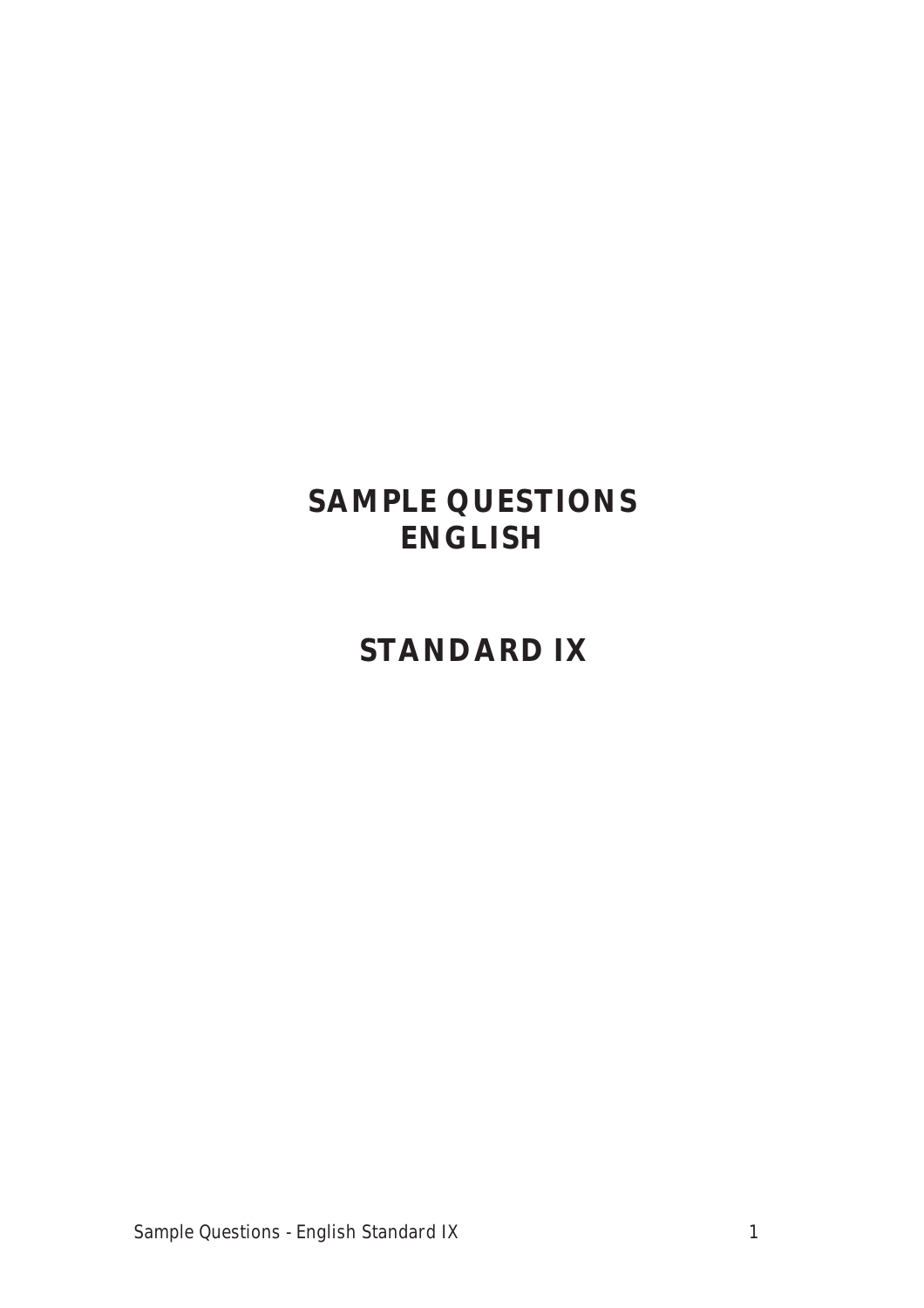# **CONTENTS**

| 1. Analysing Textual Passages     | 03 |
|-----------------------------------|----|
| 2. Analysing Textual Poems        | 13 |
| 3. Analysing Unfamiliar Passages  | 20 |
| <b>4. Constructing Discourses</b> | 24 |
| 5. Intrepreting Data              | 30 |
| <b>6. Using Language Elements</b> | 34 |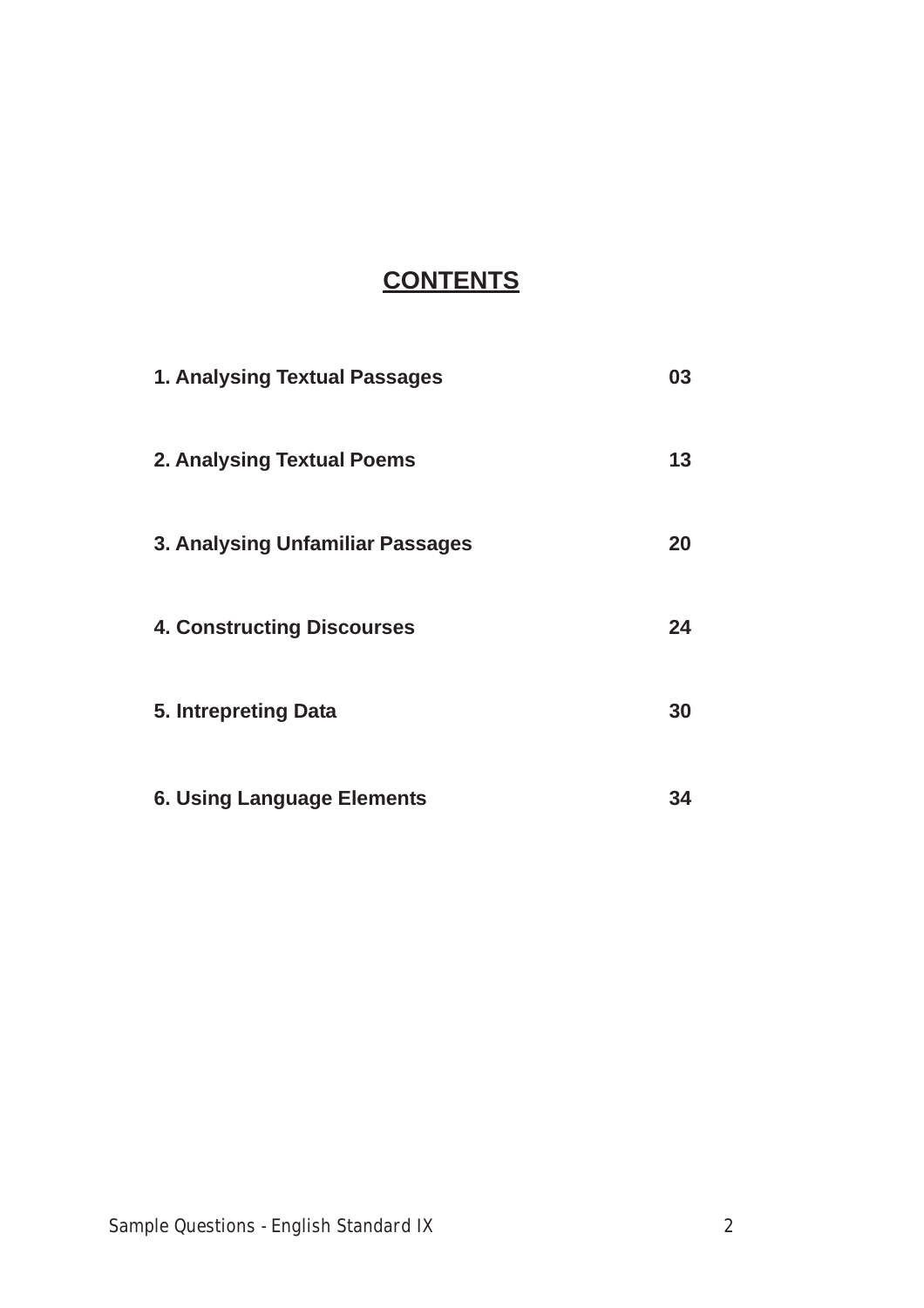# **1. Analysing Textual Passages**

## **Unit 3**

#### **TALES OF TOIL**

## **Question I**

**Competencies:** Reads and analyses literary pieces Uses language elements contextually

## **Read the following passage from the story, 'The Man who Knew too Much' and answer the questions that follow:**

In pursuit of his ambition Private Quelch worked hard. We had to give him credit for that. He borrowed training manuals and stayed up late at nights reading them. He badgered the instructors with questions. He drilled with enthusiasm. On route marches he was not only miraculously tireless but infuriated us all with his horrible heartiness. 'What about a song, chaps?' is not greeted politely at the end of thirty miles. His salute at the pay table was a model to behold. When officers were in sight he would swing his skinny arms and march to the canteen like a Guardsman.

1. What made Private Quelch work hard?

- 2. What did Private Quelch do to fulfill his ambition?
- 3. What does the term 'miraculously tireless' imply?
- 4. Why did the trainees feel angry with Private Quelch?
- 5. Pick out a word from the passage that means 'to look at'.
- 6. Read the sentences given below:

He borrowed training manuals. To get the negative meaning of the sentence, we write it as: He didn't borrow training manuals. Now, change the following sentences into its negative form: a. He drilled with enthusiasm. b. He badgered the instructors with questions.

**Score:** Questions 1 to 5 – Score 1 each Question 6 – Score 2 Time: 10 minutes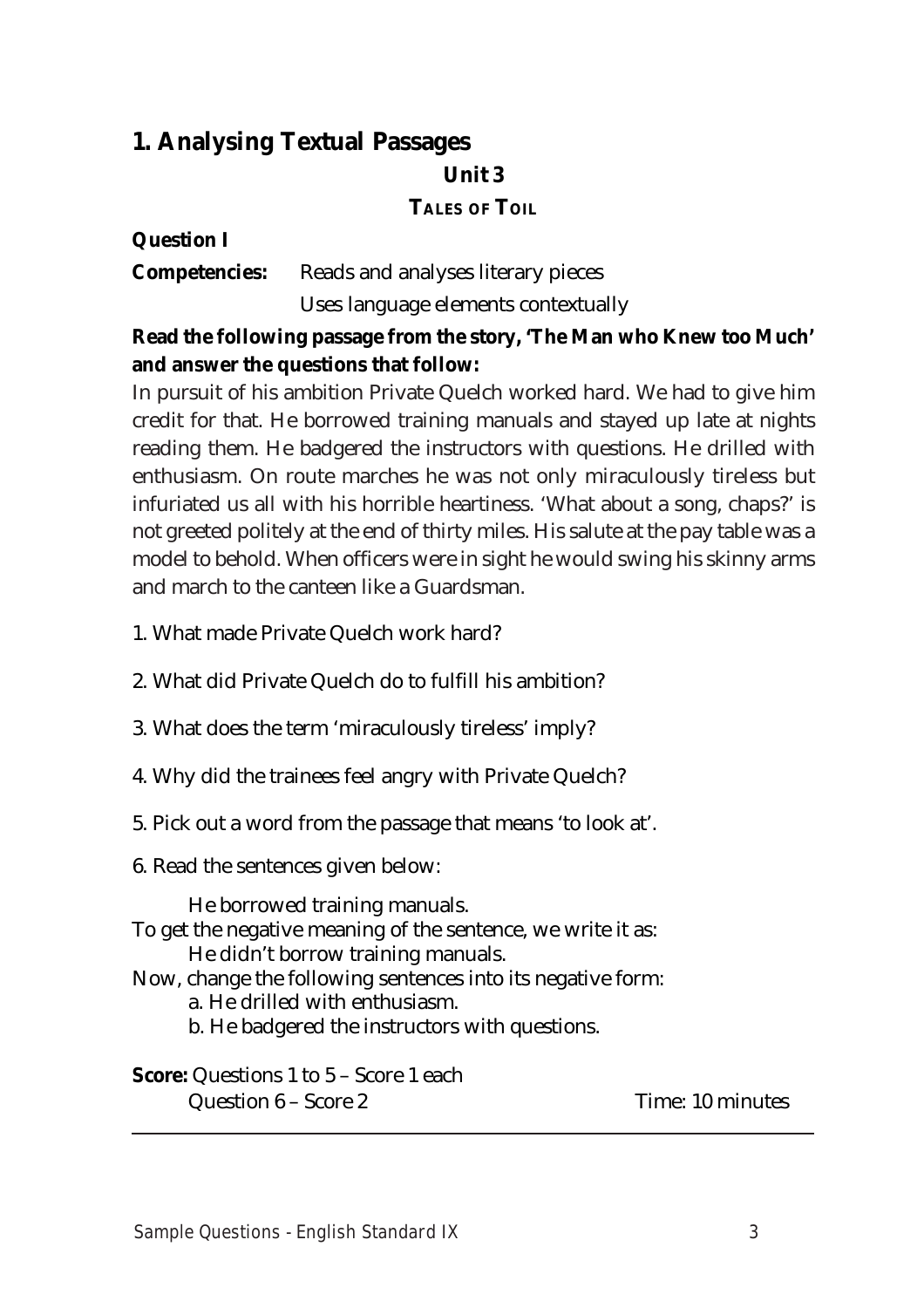## **Question II**

**Competencies:** Reads and analyses literary pieces Uses language elements contextually

## **Read the following passage from the story, 'The Resignation' and answer the questions that follow:**

Even ruins have their better days of glory. On the night of Diwali, they are lighted up. During monsoons, they have green moss on them. They reflect the changing moods of Nature. The poor clerk never changes. His pale face never lights up with a smile. The rains do not bring relief to his dry as dust existence.

Lala Fatehchand was one such clerk. It is said that a man's name affects his fortunes. This was proved wrong in the case of Lala Fatehchand. His name meant winner. But it would not be an exaggeration to call him Haarchand (Loser). A failure in office, a failure among friends, he had faced only setbacks and disappointments.

- 1. Who, according to the author, remains unchanged despite changes?
- 2. 'Lala Fatehchand was one such clerk.' What type of a clerk was he?
- 3. Why does the author call Lala Fatehchand 'Haarchand'?
- 4. What does the expression 'even ruins have their better days of glory' mean?
- 5. In the sentence 'They reflect the changing moods of Nature', the plural subject 'they' is followed by a plural verb 'reflect'. Pick out one such sentence from the passage.
- 6. Find out a word from the passage that means 'made to seem larger, better'.

**Score:** Questions 1 to 6 - 1 score each **Time:** 12 minutes

## **Question III**

**Competencies:** Reads and analyses literary pieces

Uses language elements contextually

## **Read the following passage from the story, 'The Resignation' and answer the questions that follow:**

The messenger said, 'Saheb has asked him to come over immediately. There is some urgent work.'

Fatehchand broke his silence. He raised his head and asked, 'What is it? '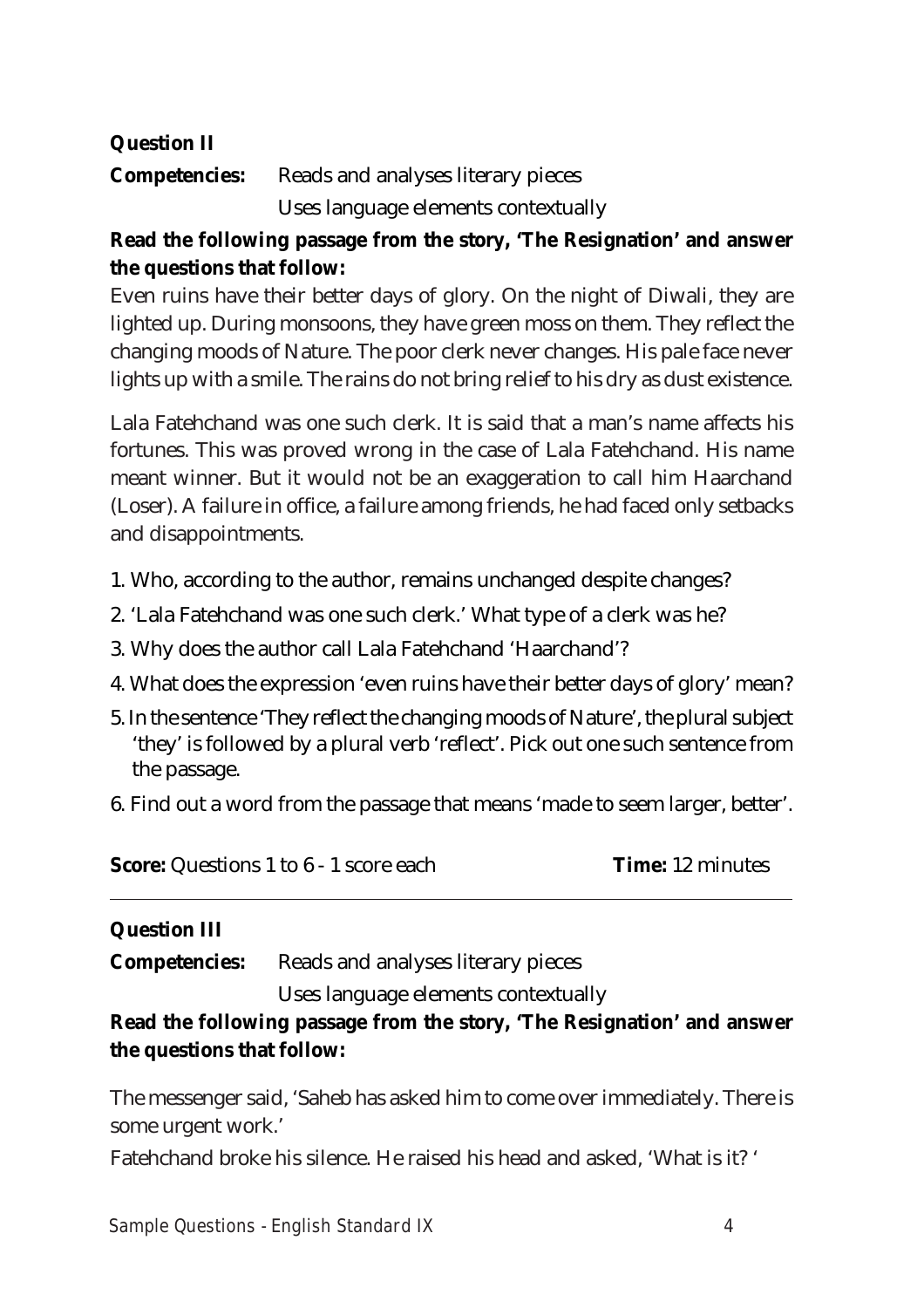'Nothing,' replied Sharda. 'Only the office peon.'

Fatehchand, 'The office peon! Has Saheb called for me?'

'That's what he says. What kind of Saheb do you have? He's always sending for you. You have just come home. Why does he want to see you again? Tell him you won't go. Can he do anything worse than take your job away?'

Fatehchand said, 'Let me find out why he wants to see me. I had cleared my desk before I left. I'll be back soon.'

Sharda, 'Please have something to eat before you go. Once you start talking with the peon, you will forget everything.'

She brought some snacks. Fatehchand looked at the plate and asked, 'Have you given the girls something to eat?'

'Yes, yes,' replied Sharda impatiently. 'You eat!'

Just then his youngest daughter came up. Sharda looked at her and said angrily, 'Why are you standing on my head? Go outside and play!'

'Why did you scold her?' asked Fatehchand, 'Come here, Chinnu. Take some snacks.'

Chinnu looked at her mother in fear and ran out.

- 1. What news did the messenger bring in?
- 2. What do you understand about Sharda's attitude towards Saheb from her words?
- 3. How did Fatehchand respond to the message?
- 4. Why is Sharda angry with her daughter?
- 5. 'Why did you scold her?' This is a 'wh' question used in this passage. Pick out any two 'Yes/No' questions from the passage.
- 6. Read the following dialogue and answer the questions that follow:

Sharda: Why are you standing on my head?

Fatehchand: Chinnu, take some snacks.

a. What did Sharda ask her daughter?

b. What did Fatehchand want Chinnu to do?

**Score:** Questions 1 to 5 - 1 score each

Question 6 - 2 scores **Time:** 12 minutes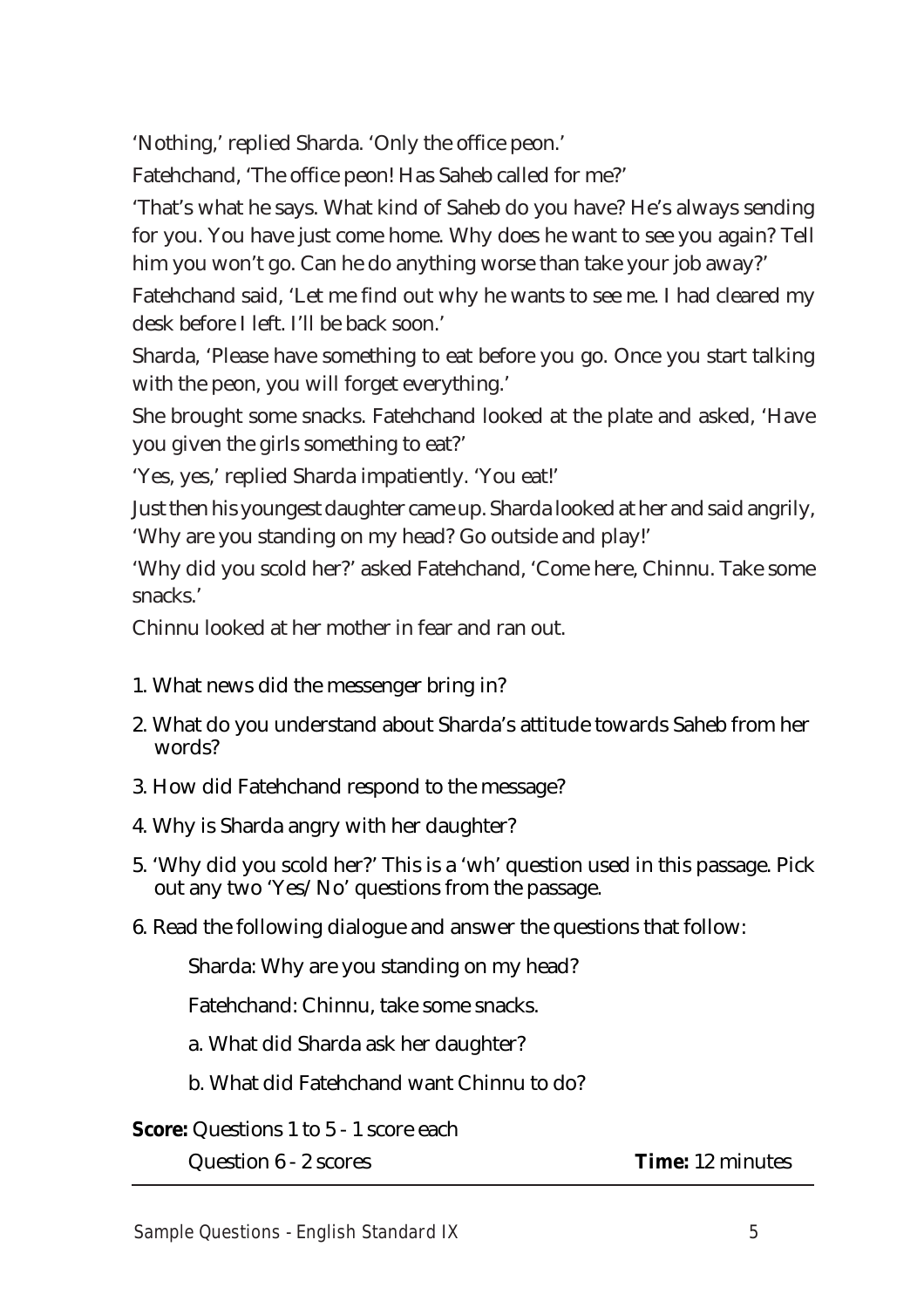## **Unit 4**

## **GLIMPSES OF A GREEN PLANET**

| <b>Question IV</b> |                                                         |
|--------------------|---------------------------------------------------------|
|                    | <b>Competencies:</b> Reads and analyses literary pieces |
|                    | Uses vocabulary in apt situations                       |

## **Read the following passage from the article, 'Make the Right Choice' and answer the questions that follow:**

Today 56 newspapers in 45 countries take the unprecedented step of speaking with one voice through a common editorial. We do so because humanity faces a profound emergency. Unless we combine to take decisive action, climate change will ravage our planet and with it our prosperity and security. The dangers are apparent for our generation. Now the facts have started to speak: the Arctic ice-cap is melting and last year's inflamed oil and food prices provide a foretaste of future havoc. In scientific journals the question is no longer whether humans are to blame, but how little time we have got left to limit the damage. So far, the world's response has been feeble and half-hearted.

1. What does the expression 'unprecedented step' imply?

- 2. What did the newspapers try to speak with one voice through the editorial?
- 3. What do scientific journals focus on?
- 4. Identify the expression that suggests that the world is not responding well to the danger humans' face.
- 5. Look at the sentence given below:

 Unless we combine to take decisive action, climate change will ravage our planet.

Complete the following sentences suitably:

a. Unless we work hard, \_\_\_\_\_\_\_\_\_\_\_\_\_\_\_\_\_\_\_\_\_\_\_\_\_

b. \_\_\_\_\_\_\_\_\_\_\_\_\_\_\_\_\_\_\_\_, you will get drenched in rain.

6. Write any two slogans that can convey the message - SAVE EARTH.

**Score:** Questions 1 to 4 - 1 score each

Question 5 to 6 - 2 scores each **Time:** 15 minutes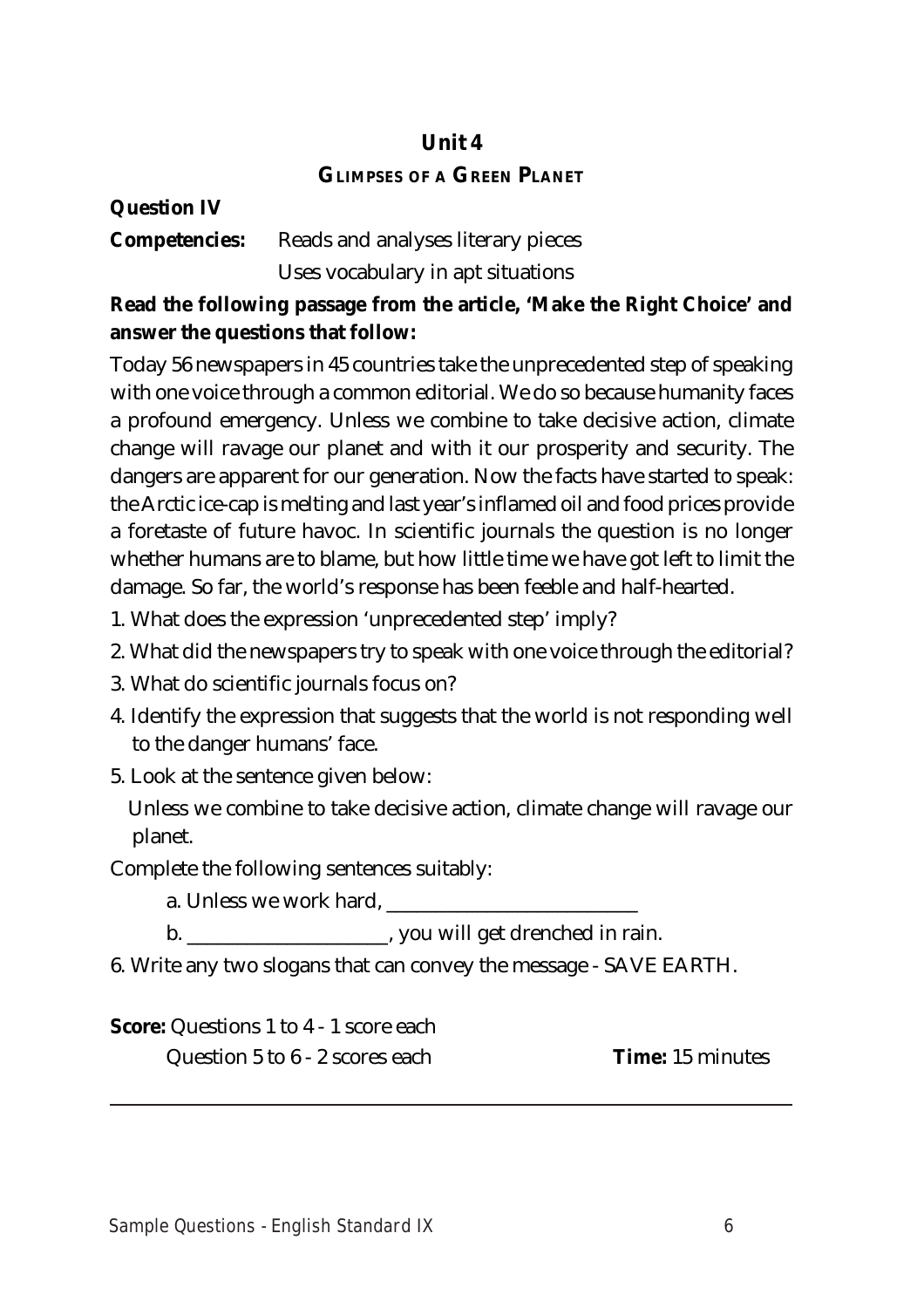## **Question V**

**Competencies:** Reads and analyses literary pieces

Uses appropriate vocabulary

## **Read the following passage from the article, 'Make the Right Choice' and answer the questions that follow:**

We call on the representatives of the 192 countries gathered in Copenhagen not to hesitate, not to fall into dispute, not to blame each other but to seize opportunity from the greatest modern failure of politics. This should not be a fight between the rich world and the poor world, or between east and west. Climate change affects everyone and must be solved by everyone. The science is complex but the facts are clear. The world needs to take steps to limit temperature rise. Even a small increase would parch continents, turning farmland into desert. Half of all species could become extinct, untold millions of people would be displaced, whole nations drowned by the sea.

- 1. What does the editorial want the leaders to do?
- 2. Why should we take steps to limit temperature rise?
- 3. Pick out a word from the passage that means 'no longer in existence'.
- 4. Read the following piece of news.

 A small increase in temperature has parched several continents and turned farmlands into deserts. Millions of people starve. Several animals have become extinct and many nations have disappeared from the global map.

Now, write a suitable headline for this article.

5. 'Climate change affects everyone'.

## **Rewrite the sentence beginning with 'Everyone ..........'**

**Score:** Questions 1 to 4 - 1 score each **Time:** 11 minutes

## **Question VI**

**Competencies:** Reads and analyses literary pieces Uses language elements suitably

## **Read the following passage from the article, 'Make the Right Choice' and answer the questions that follow:**

We will have to change our lifestyles. The era of flights that cost less than the taxi ride to the airport is drawing to a close. We will have to shop, eat and travel more intelligently. We will have to pay more for our energy and use less of it. But the shift to a low-carbon society holds out the prospect of more opportunity than sacrifice. We have now started to invest in renewable forms of energy rather than producing electricity from fossil fuels. Kicking our carbon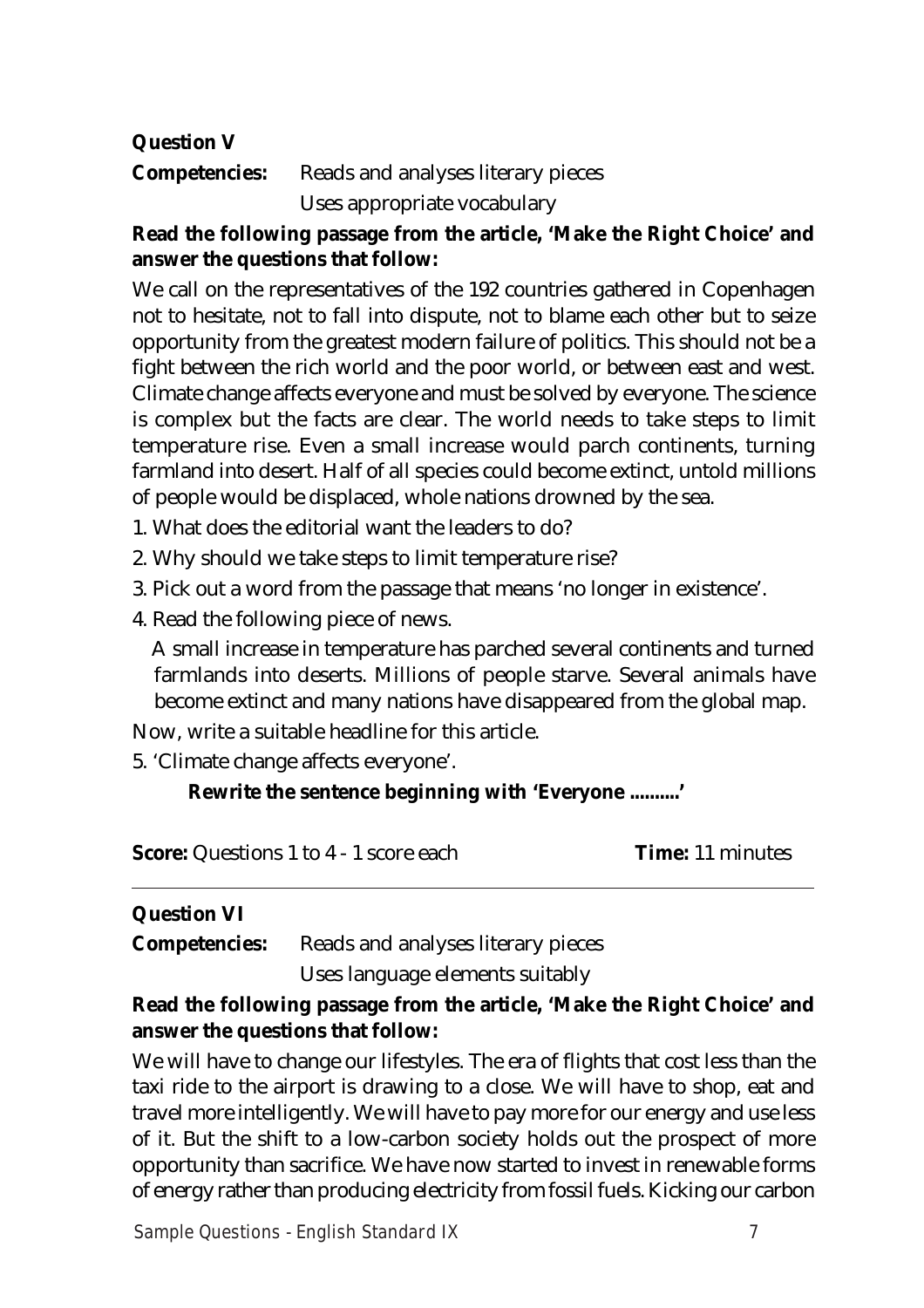habit within a few short decades will require a feat of engineering and innovation to match anything in our history. But whereas putting a man on the moon or splitting the atom were born of conflict and competition, the coming carbon race must be driven by a collaborative effort to achieve collective salvation.

- 1. How should we change our lifestyles to meet climate changes?
- 2. What prospect does the shift to a low-carbon society provide?
- 3. What does the expression, 'a collaborative effort to achieve collective salvation' signify?
- 4. Prices have risen steadily during the past **ten years**.
- Replace the underlined part of the sentence with a suitable word identifying from the passage.
- 5. Look at the sentence given below:

We will have to change our lifestyles.

This sentence can also be written as:

We need to change our lifestyles.

Now, rewrite the following sentences as done above.

a. We will have to shop, eat and travel more intelligently.

b. We will have to pay more for our energy and use less of it.

**Score:** Questions 1 to 4 - 1 score each

| <b>Time:</b> 10 minutes<br>Question 5 - 2 scores |
|--------------------------------------------------|
|--------------------------------------------------|

## **Question VII**

**Competencies:** Reads and analyses literary pieces

Uses appropriate vocabulary

## **Read the following passage from the article, 'Memories of a Dying River' and answer the questions that follow:**

Nila has been a perennial source of inspiration for many of our poets like Vallathol and P. Kunhiraman Nair, besides Edasseri. It is a sacred river for the people who live on its banks, the Ganga of the South. It is the cultural lifeline of Malabar. The village of Cheruthuruthi where Vallathol established the illustrious Kerala Kala Mandalam lies on its banks. From Kalpathi to Ponnani dozens of men and women have woken up to the call of the muses: singers, writers, Kathakali artistes.

I have seen the wrath of the Perar too– in 1942 and '44. We were safe in our Tharavad which was on an elevated piece of ground. But I have also heard of the floods of '24 from the elders in my family. The water rose right up to the slope of the hill then!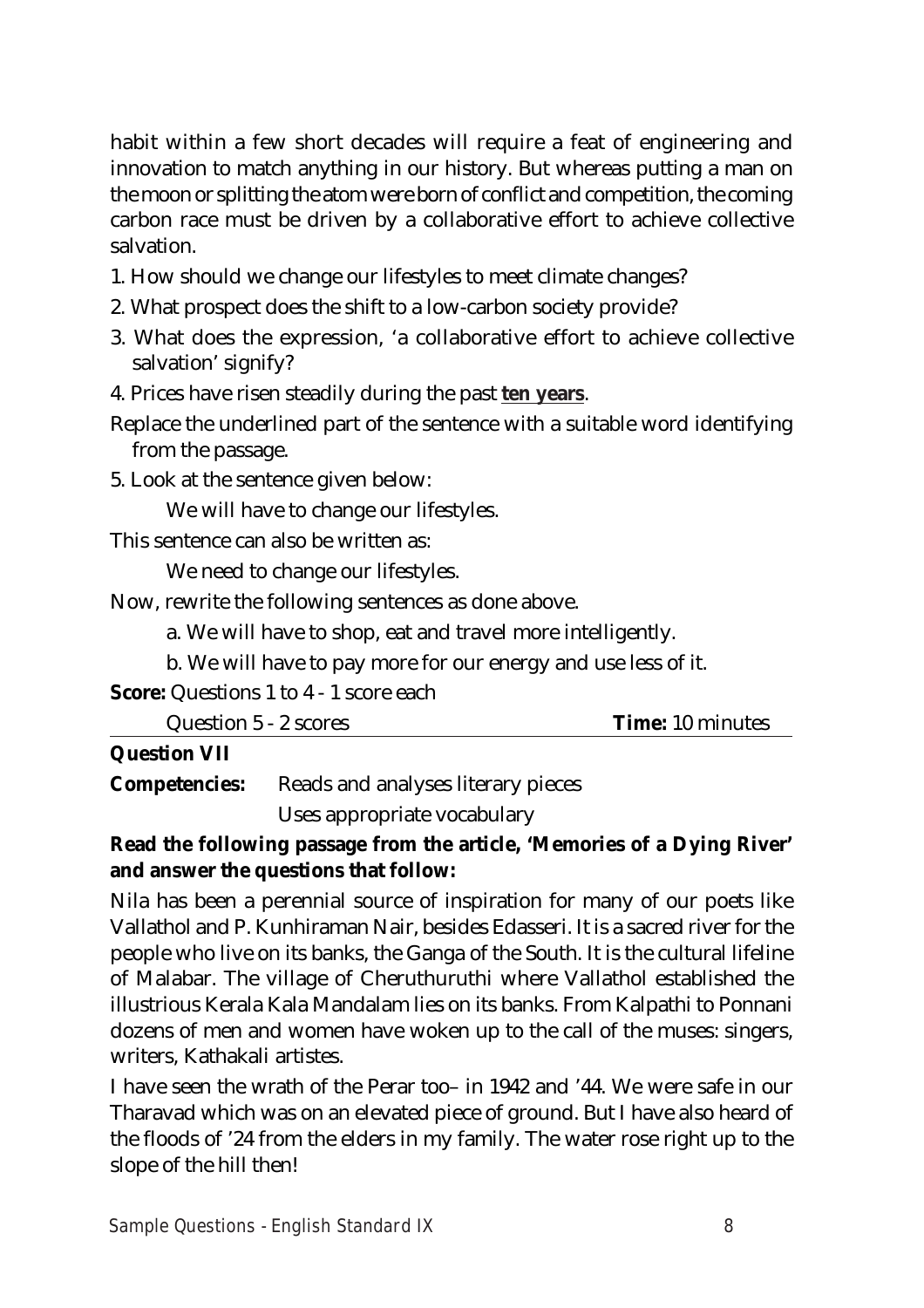- 1. How is Nila associated with the writings of the poets?
- 2. Why is Nila known as the Ganga of the South?
- 3. What does the expression 'the cultural lifeline of Malabar' signify?
- 4. How does the author describe the destructive nature of Nila?
- 5. Identify the word from the passage that means 'anger'.

| <b>Score:</b> Questions 1 to 5 - 1 score each | <b>Time:</b> 10 minutes |
|-----------------------------------------------|-------------------------|
|-----------------------------------------------|-------------------------|

#### **Question VIII**

| <b>Competencies:</b> | Reads and analyses literary pieces |  |  |
|----------------------|------------------------------------|--|--|
|                      | Uses appropriate vocabulary        |  |  |

**Read the following passage from the article, 'Memories of a Dying River' and answer the questions that follow:**

In the months of April and May one sees long queues of women in the villages waiting with pots for the water trucks to arrive. The water level under the riverbed is too low for the wells on the bank to have any water in them.

Bharathapuzha was a witness to battles and historical spectacles like Mamankam. The battles fought on the riverbed today are for exclusive territorial rights and permits for mining sand. Long rows of large trucks block every access to the river. You can never get its panoramic view. What greets your eyes, instead, is the pathetic sight of innumerable pits from which sand has been scooped out.

Nila, who inspired me like a mother, watched me tenderly as I grew up and gracefully forgave me for my contradictory impulses, is breathing her last....

- 1. 'Bharathapuzha was a witness to battles.' What kinds of battles are fought on the riverbed nowadays?
- 2. 'Pathetic sight'. What is the pathetic sight the author is talking about?
- 3. What destiny does the author foresee for Nila?
- 4. In what all ways did Nila inspire the author when he was young?
- 5. Imagine that the Eco-club of your school is organising a campaign on SAVE NILA. Write two slogans for the campaign.

**Score:** Questions 1 to 5 - 1 score each **Time:** 10 minutes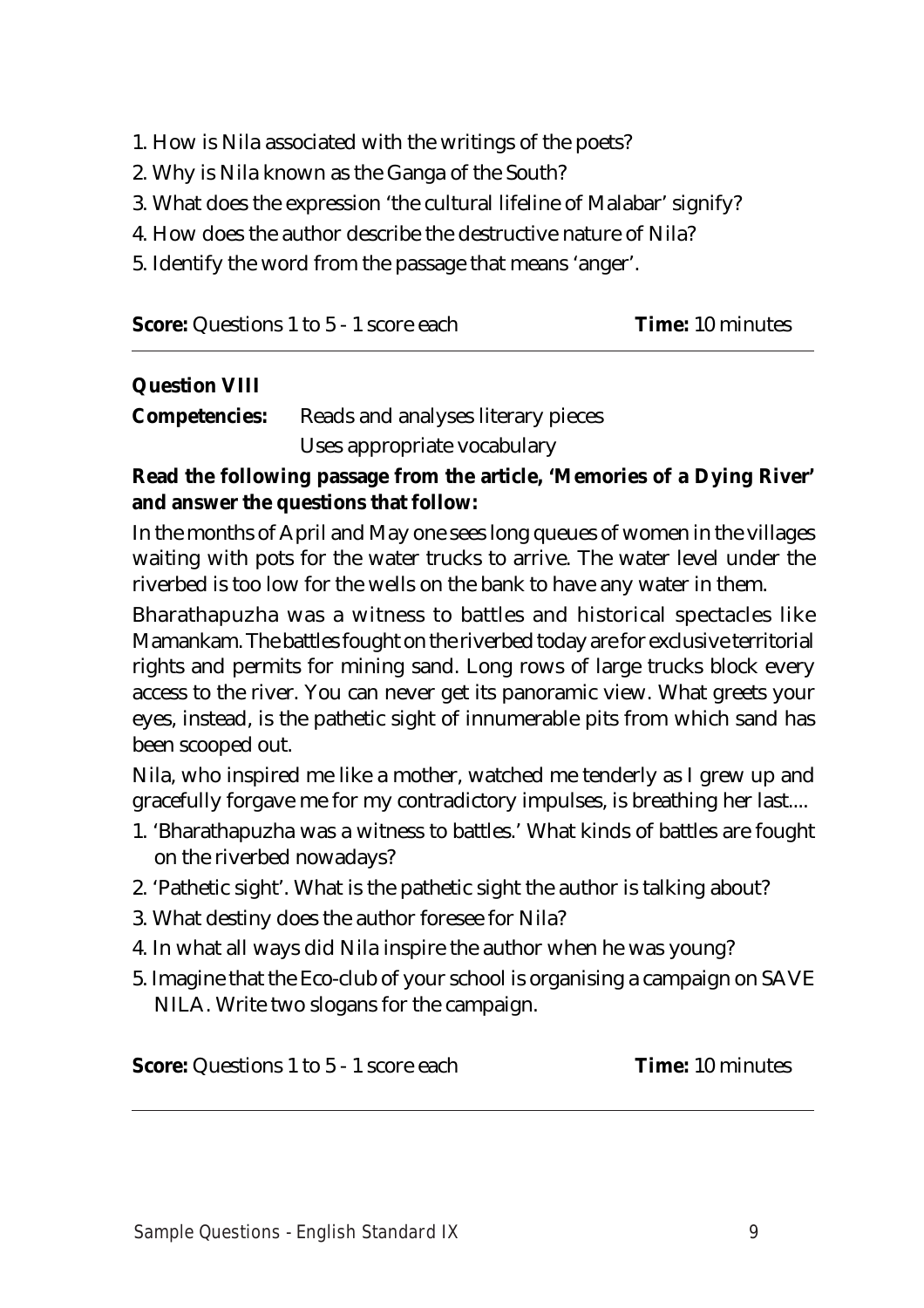## **Unit 5**

## **GUNS AND ROSES**

## **Question IX Competencies:** Reads and analyses literary pieces Uses appropriate vocabulary

## **Read the following passage from the story 'An Occurrence at Owl Creek Bridge' and answer the questions that follow:**

His neck was in pain. His tongue was swollen with thirst. He could no longer feel the roadway beneath his feet. He stands at the gate of his own home. All is as he left it, all bright and beautiful in the morning sunshine. He must have travelled the entire night. As he pushes open the gate, he sees a flutter of female garments. His wife, looking fresh and cool and sweet, steps down from the veranda to meet him. At the bottom of the steps she stands waiting with a smile of matchless joy. Ah, how beautiful she is! He springs forward with extended arms. As he is about to clasp her he feels a stunning blow upon the back of the neck – then all is darkness and silence!

1. Who is the 'he' referred to in the passage?

- 2. How is his wife described here?
- 3. What does the expression 'darkness and silence' suggest?
- 4. The flag \_\_\_\_\_\_\_ in the breeze. Pick out a word that can be meaningfully used in the sentence and fill in the blank.
- 5. What does he do when he sees his wife?
- 6. His neck was in pain. His tongue was swollen with thirst. Combine these sentences using 'while'.

**Score:** Questions 1 to 5 - 1 score each **Time:** 10 minutes

## **Question X**

**Competencies:** Reads and analyses literary pieces

Uses appropriate vocabulary

## **Read the following passage from the story 'The Colonel's Ideas' and answer the questions that follow:**

'All at once a shrill cry, a woman's cry, pierced through the heavy silence of the snow and in a few minutes they brought back two prisoners, an old man and a girl, whom I questioned in a low voice. They were escaping from the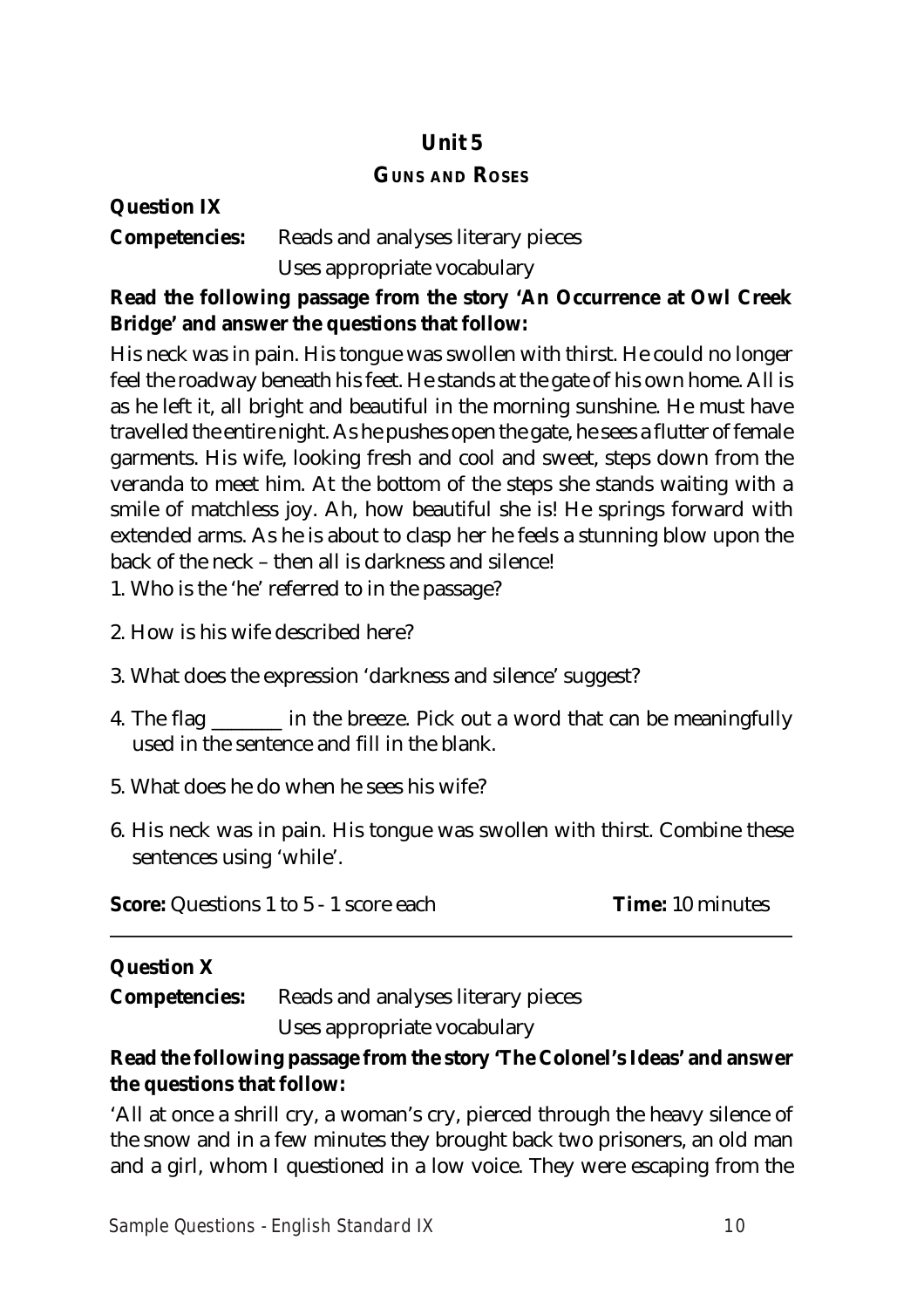Prussians, who had occupied their house during the evening. The father was alarmed on his daughter's account, and, they had made their escape in the darkness. I invited them to accompany us. We started off together and as the old man knew the road, he acted as our guide.

- 1. What pierced through the heavy silence of the snow?
- 2. How did the old man help the soldiers?
- 3. '… who had occupied their house during the evening'. Identify 'who' and 'their' in the given sentence.
- 4. '… they had made their escape in the darkness'. What made them do so?
- 5. Read the sentence given below:

He walked all the way home because he had missed the last bus.

Two past actions are referred to in the above sentence. Identify similar sentence construction from the passage given.

**Score:** Questions 1 to 5 - 1 score each **Time:** 10 minutes

# **Unit 6**

## **MIRRORING THE TIMES**

## **Question XI**

**Competencies:** Reads and analyses literary pieces

Uses appropriate vocabulary

## **Read the following passage from the article 'The Mass Media' and answer the questions that follow:**

By mass communications media we mean firstly the press, newspapers, magazines, cheap books and secondly radio and television. The cinema and the internet are also part of the mass media. The media have four basic functions: firstly, they supply us with news keeping us informed about what is happening in our world; secondly, they interpret the news for us by way of commentary and editorial; thirdly, they spread culture and education, either formally or by spreading social norms; fourthly, they provide entertainment.

1. Read the following words.

Newspaper, Cinema, Magazine, Books, Radio, Television, Journals

Now, divide the items given in the box into two categories:

| Print media | <b>Visual media</b> |
|-------------|---------------------|
|             |                     |
|             |                     |
|             |                     |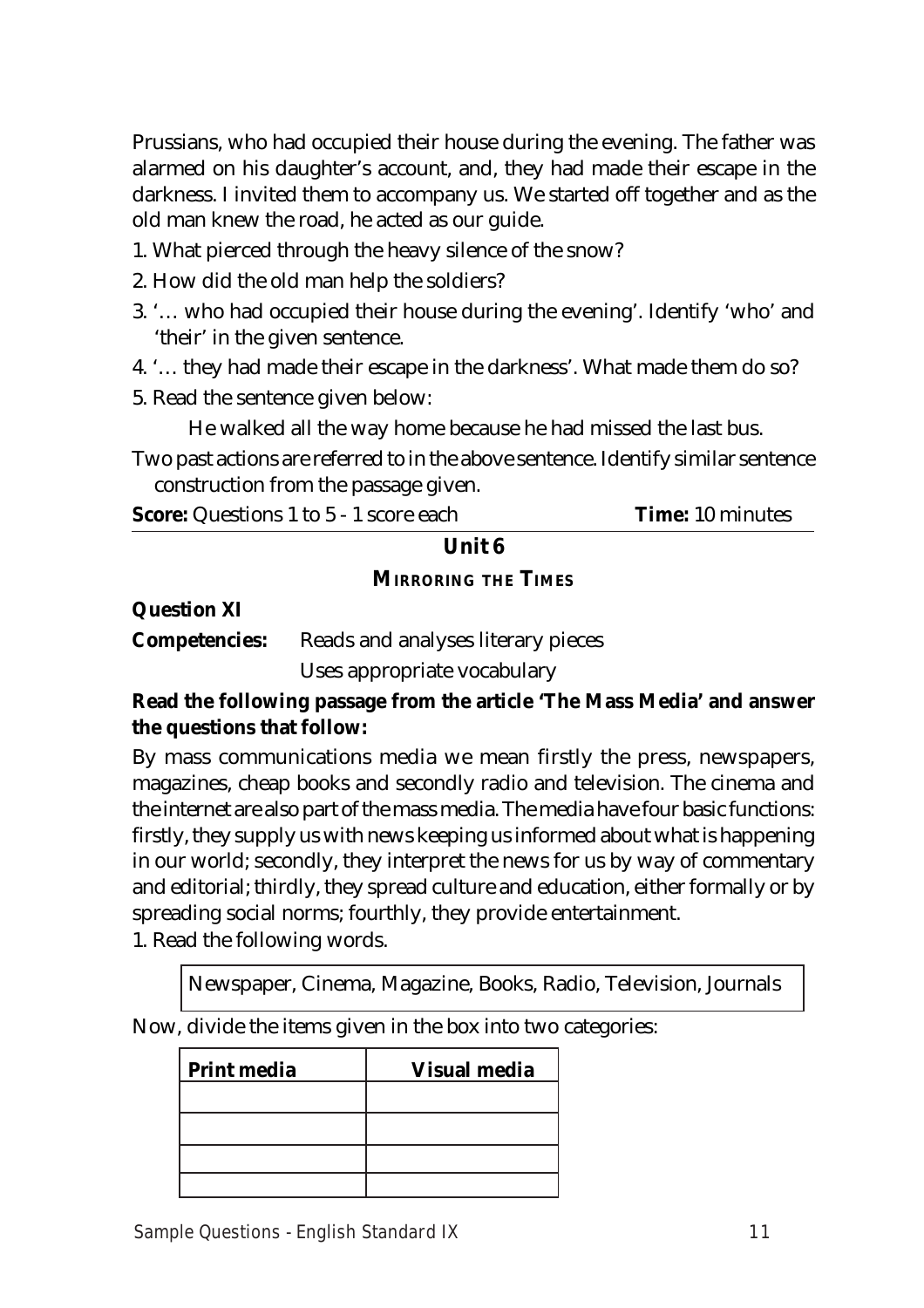2. How do media interpret the news for us?

- 3. What, according to the author, is the fourth function of the media?
- 4. What role do media play in increasing our knowledge about the world?
- 5. Fill in the blanks choosing the right word from the brackets.

a. The reports in the media \_\_\_\_\_\_ (have/has) been greatly exaggerated.

b. I'm glad that the news \_\_\_\_\_\_\_ (is/ are) good.

**Score:** Questions 1 to 4 - 1 score each

Question 5 - 2 score **Time:** 10 minutes

## **Question XII**

**Competencies:** Reads and analyses literary pieces Uses appropriate vocabulary

## **Read the following passage from the article 'The Initial Days of Doordarshan' and answer the questions that follow:**

Today, I watch in wonder the miracles possible with technology, the astonishing choice of hundreds of channels at the flick of a finger. But the memory of returning from work and not being able to enter my own home, as it was packed with relatives, neighbours and maids, sitting cross-legged on my carpet, waiting for a familiar signature tune to begin; that one channel we all eagerly tuned into, on the dot every evening, is indeed a nostalgic one.

- 1. What is the miracle referred to that is possible at the flick of a finger?
- 2. Why couldn't the author enter his own home?
- 3. '… that one channel we all eagerly turned into ….' Which television channel is the author referring to?
- 4. A phrase in the extract means 'at the right time'. Identify the phrase.
- 5. Fill in the blanks using the right words from the brackets.
	- a. The book is packed \_\_\_\_\_\_\_\_\_\_\_\_\_ useful information.  $(in/ with)$
	- b. I have all the facts  $\frac{1}{\sqrt{2\pi}}$  my fingertips. (in/ on)

c. If I'm a bit late, will you wait \_\_\_\_\_\_\_\_\_\_ me.  $(by / for)$ 

**Score:** Questions 1 to 4 - 1 score each

Question 5 - 3 score **Time:** 12 minutes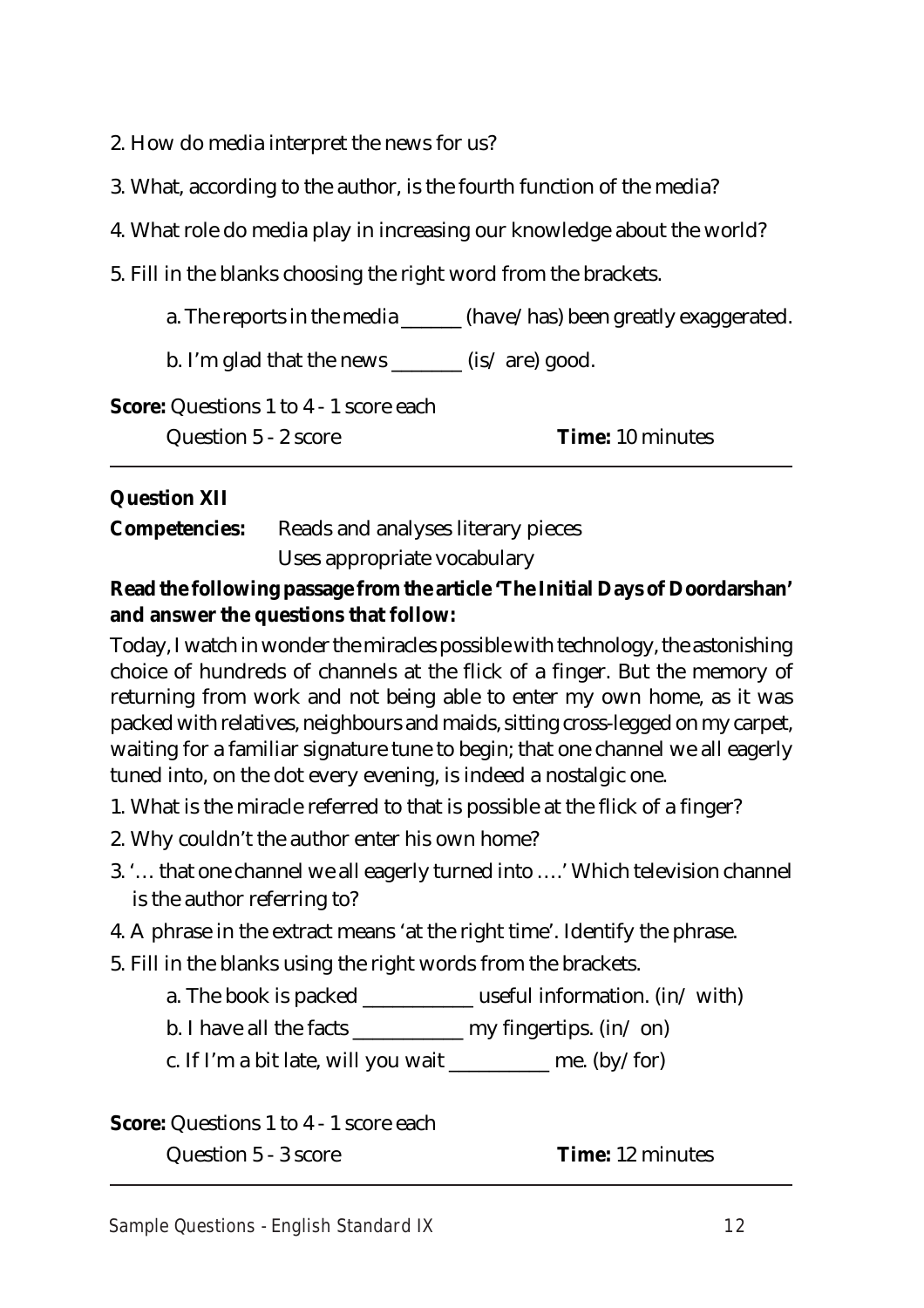## **2. Analysing Textual Poems**

#### **Unit 3**

## **TALES OF TOIL**

#### **Question I**

**Competencies:** Reads, analyses and appreciates the given poem Identifies the poetic craft

## **Read the following lines from the poem 'I am the People, the Mob' and answer the questions that follow:**

I AM the people—the mob—the crowd—the mass.

Do you know that all the great work of the world is done through me? I am the workingman, the inventor, the maker of the world's food and clothes.

I am the audience that witnesses history. The Napoleons

come from me and the Lincolns. They die.

And then I send forth more Napoleons and Lincolns.

I am the seed ground. I am a prairie that will stand for much plowing.

Terrible storms pass over me.

I forget.

- 1. Who is the 'I' referred to in the lines?
- 2. What roles does he play?
- 3. What does 'more Napoleons and Lincolns' mean?

4. What is the only weakness 'he' suffers from?

**Score:** Questions 1 to 4 - 1 score each **Time:** 8 minutes

## **Question II**

**Competencies:** Reads, analyses and appreciates the given poem Identifies the poetic craft

**Given below are some lines from the poem, 'I am the People, the Mob'. Read it and answer the questions that follow:**

Sometimes I growl, shake myself and spatter a few red drops for history to remember. Then—I forget.

When I, the People, learn to remember, when I, the People, use the lessons of yesterday and no longer forget who robbed me last year,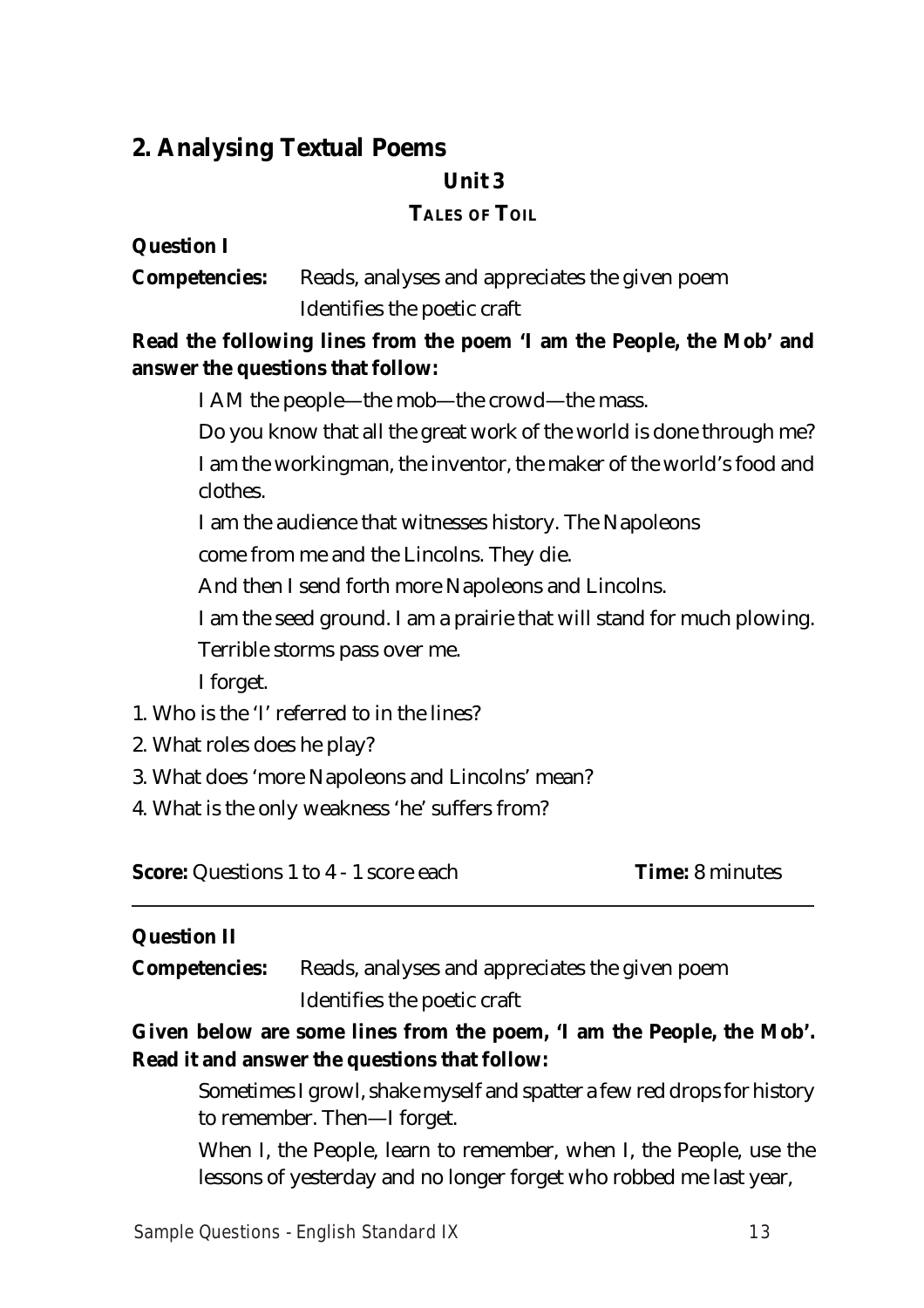who played me for a fool—then there will be no speaker in all the world say the name: 'The People,' with any fleck of a sneer in his voice or any far-off smile of derision. The mob—the crowd—the mass—will arrive then.

- 1. What does 'a few red drops' signify?
- 2. Pick out the line that means 'people will stand united for a noble cause'.
- 3. What happens when the People learn to remember and use the lessons of yesterday?
- 4. Cite an instance of visual image from these lines.

**Score:** Questions 1 to 4 - 1 score each **Time:** 8 minutes

#### **Question III**

**Competencies:** Reads, analyses and appreciates the given poem

**Read the following lines from the poem 'Follower' and answer the questions that follow:**

My father worked with a horse-plough, His shoulders globed like a full sail strung Between the shafts and the furrow. The horses strained at his clicking tongue.

An expert. He would set the wing, And fit the bright steel-pointed sock. The sod rolled over without breaking. At the head rig, with a single pluck

Of reins, the sweating team turned round And back into the land. His eye Narrowed and angled at the ground, Mapping the furrow exactly.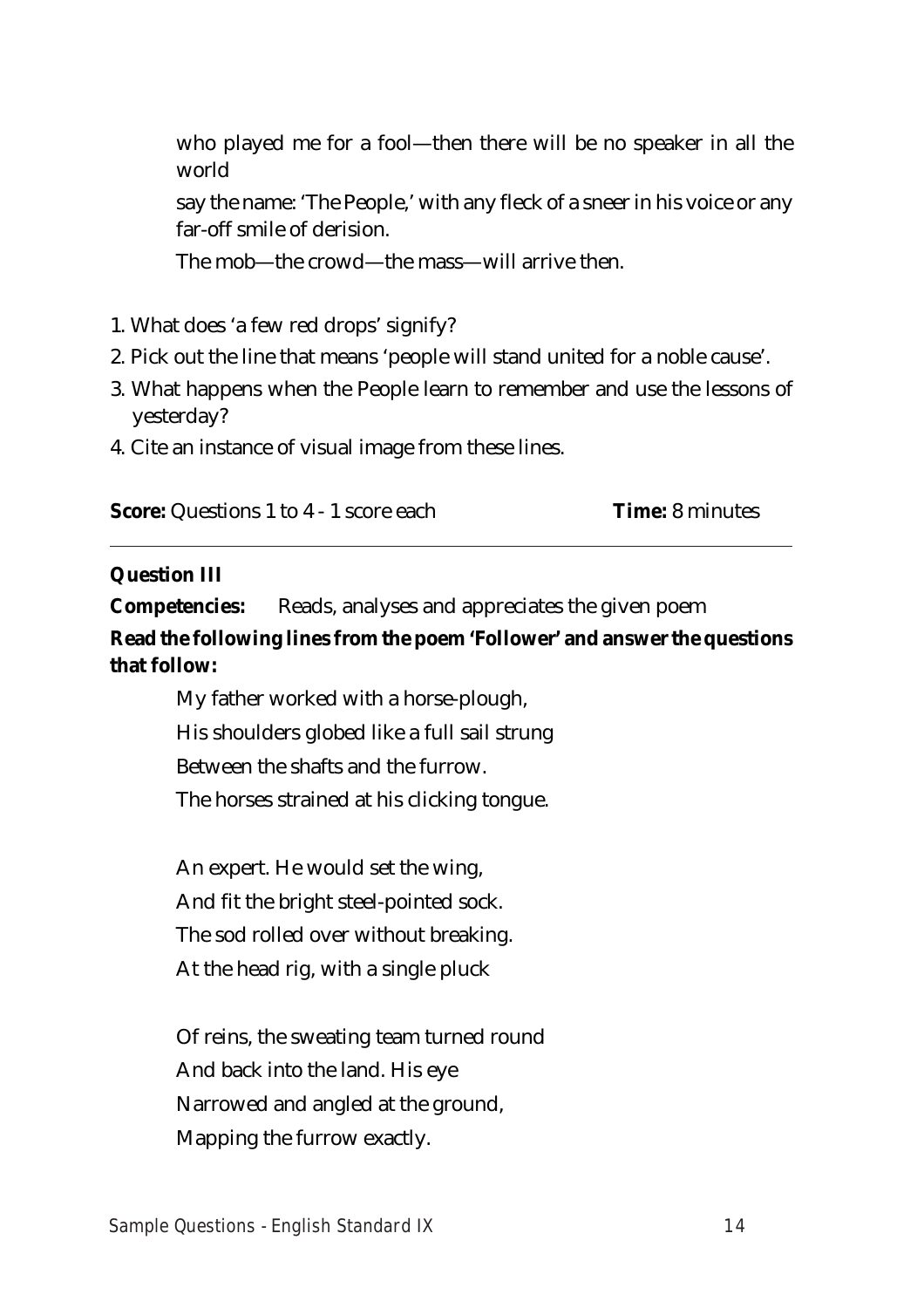- 1. Write the rhyme scheme of the stanzas.
- 2. Who are the 'father' and the 'son' referred to here?
- 3. Why did father narrow his eyes and angle at the ground?
- 4. Which line suggests the idea that the father was like a sailor who cut through water?

**Score:** Questions 1 to 4 - 1 score each **Time:** 8 minutes

## **Unit 4 GLIMPSES OF A GREEN PLANET**

| <b>Question IV</b>   |                                                                                                                       |
|----------------------|-----------------------------------------------------------------------------------------------------------------------|
| <b>Competencies:</b> | Reads, analyses and appreciates the given poem                                                                        |
|                      | Identifies the poetic craft                                                                                           |
|                      | Read the following lines from the poem 'To Nature' and answer the questions                                           |
| that follow:         |                                                                                                                       |
|                      | It may indeed be phantasy, when I                                                                                     |
|                      | Essay to draw from all created things                                                                                 |
|                      | Deep, heartfelt, inward joy that closely clings;                                                                      |
|                      | And trace in leaves and flowers that round me lie                                                                     |
|                      |                                                                                                                       |
|                      | Lessons of love and earnest piety.                                                                                    |
|                      | So let it be; and if the wide world rings                                                                             |
|                      | In mock of this belief, it brings                                                                                     |
|                      | Nor fear, nor grief, nor vain perplexity.                                                                             |
|                      | 1. Write the rhyme scheme of the stanzas?                                                                             |
|                      | 2. What does he trace in leaves and flowers?                                                                          |
|                      | 3. ' so let it be' What does 'it' stand for?                                                                          |
|                      | 4. 'I' and 'lie' are examples of rhyming words from the given stanza. Pick<br>out any two such pairs from the stanza. |
|                      | <b>Score:</b> Questions 1 to 4 - 1 score each<br><b>Time: 8 minutes</b>                                               |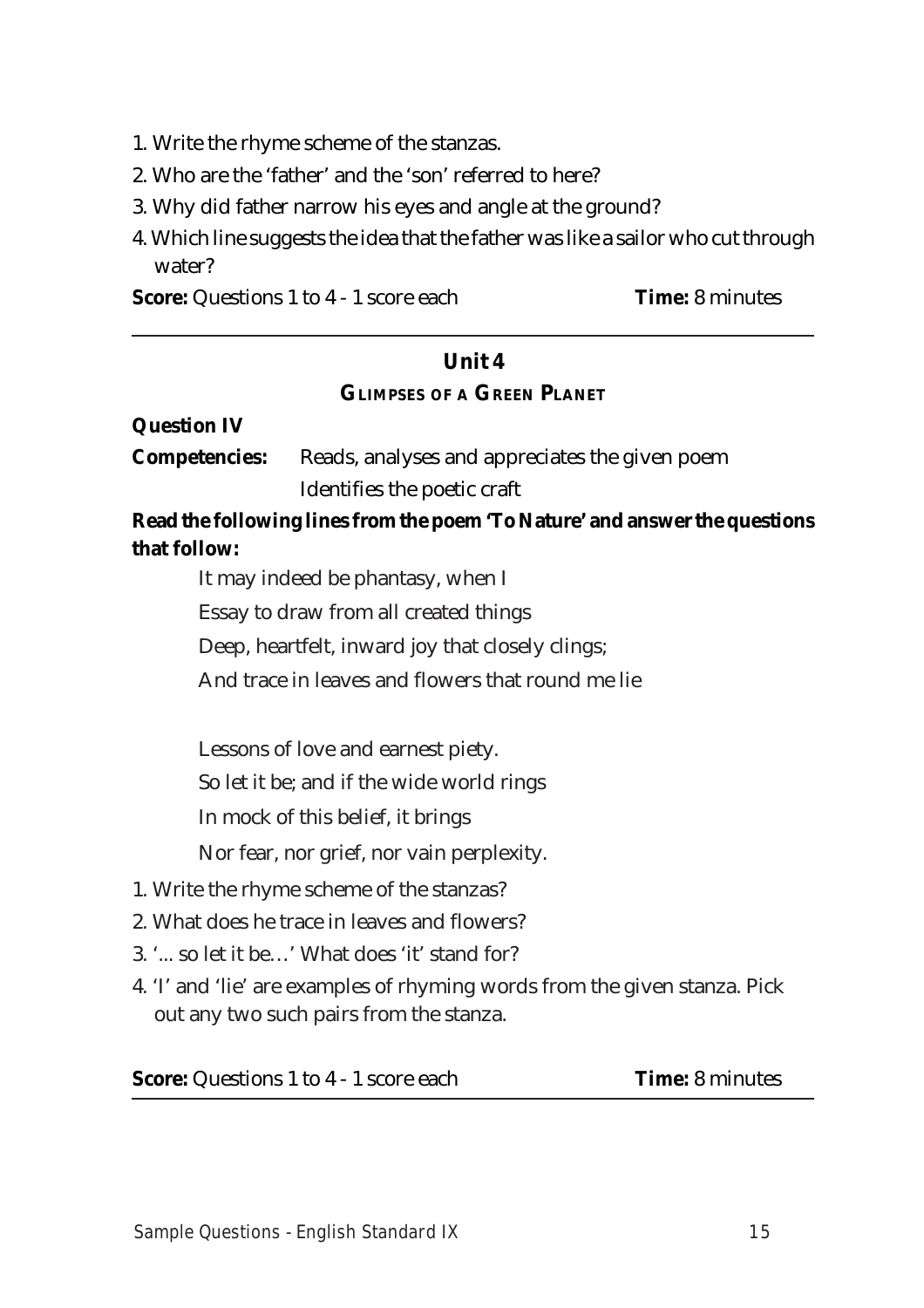#### **Question V**

**Competencies:** Reads, analyses and appreciates the given poem Identifies the poetic craft

## **Read the following lines from the poem 'To Nature' and answer the questions that follow:**

So will I build my altar in the fields,

And the blue sky my fretted dome shall be,

And the sweet fragrance that the wild flower yields

Shall be the incense I will yield to Thee,

Thee only God! and thou shalt not despise

Even me, the priest of this poor sacrifice.

- 1. 'And the sweet **fragrance** that the wild **flower** yields' The words in bold letters are examples of alliteration. Cite another example of alliteration from the stanza.
- 2. Where does he wish to build the altar?
- 3. Why does the poet call himself a priest?
- 4. What offering does the poet make for God?

| <b>Score:</b> Questions 1 to 4 - 1 score each | <b>Time:</b> 8 minutes |
|-----------------------------------------------|------------------------|
|-----------------------------------------------|------------------------|

#### **Question VI**

| <b>Competencies:</b> | Reads, analyses and appreciates the given poem |
|----------------------|------------------------------------------------|
|                      | Identifies the poetic craft                    |

## **Read the following lines from the poem 'On the Grasshopper and the Cricket' and answer the questions that follow:**

The poetry of earth is never dead: When all the birds are faint with the hot sun, And hide in cooling trees, a voice will run From hedge to hedge about the new-mown mead; That is the grasshopper's – he takes the lead In summer luxury, - he has never done With his delights; for when tired out with fun He rests at ease beneath some pleasant weed.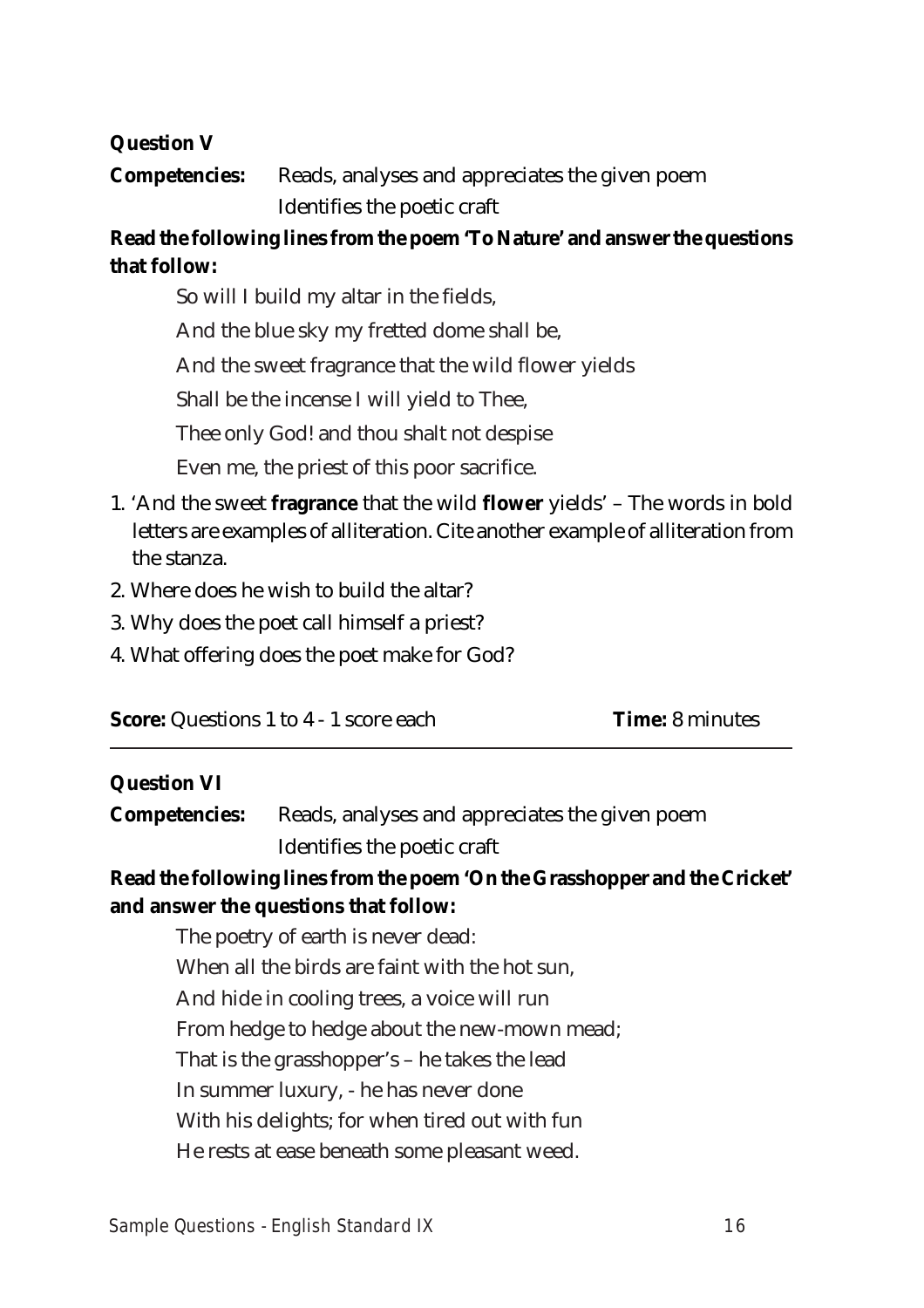- 1. How does the poet describe the summer season in these lines?
- 2. Pick out any two pairs of rhyming words.
- 3. Which line suggests that the poetry of the earth encompasses all the sounds, sights and the warmth of living beings?
- 4. 'A voice will run from hedge to hedge.' Whose voice is referred to here?

**Score:** Questions 1 to 4 - 1 score each **Time:** 8 minutes

## **Unit 5**

#### **GUNS AND ROSES**

**Question VII**

**Competencies:** Reads, analyses and appreciates the given poem Identifies the poetic craft

## **Read the following lines from 'General, Your Tank is a Powerful Vehicle' and answer the questions that follow:**

General, your bomber is powerful. It flies faster than a storm and carries more than an elephant. But it has one defect: It needs a mechanic.

General, man is very useful. He can fly and he can kill. But he has one defect: He can think.

- 1. What, according to the poet, are the qualities of a bomber?
- 2. '… he can kill'. Do you think it a better quality of man?
- 3. What is the one defect of the bomber?
- 4. Who is the poem addressed to?

**Score:** Questions 1 to 4 - 1 score each **Time:** 8 minutes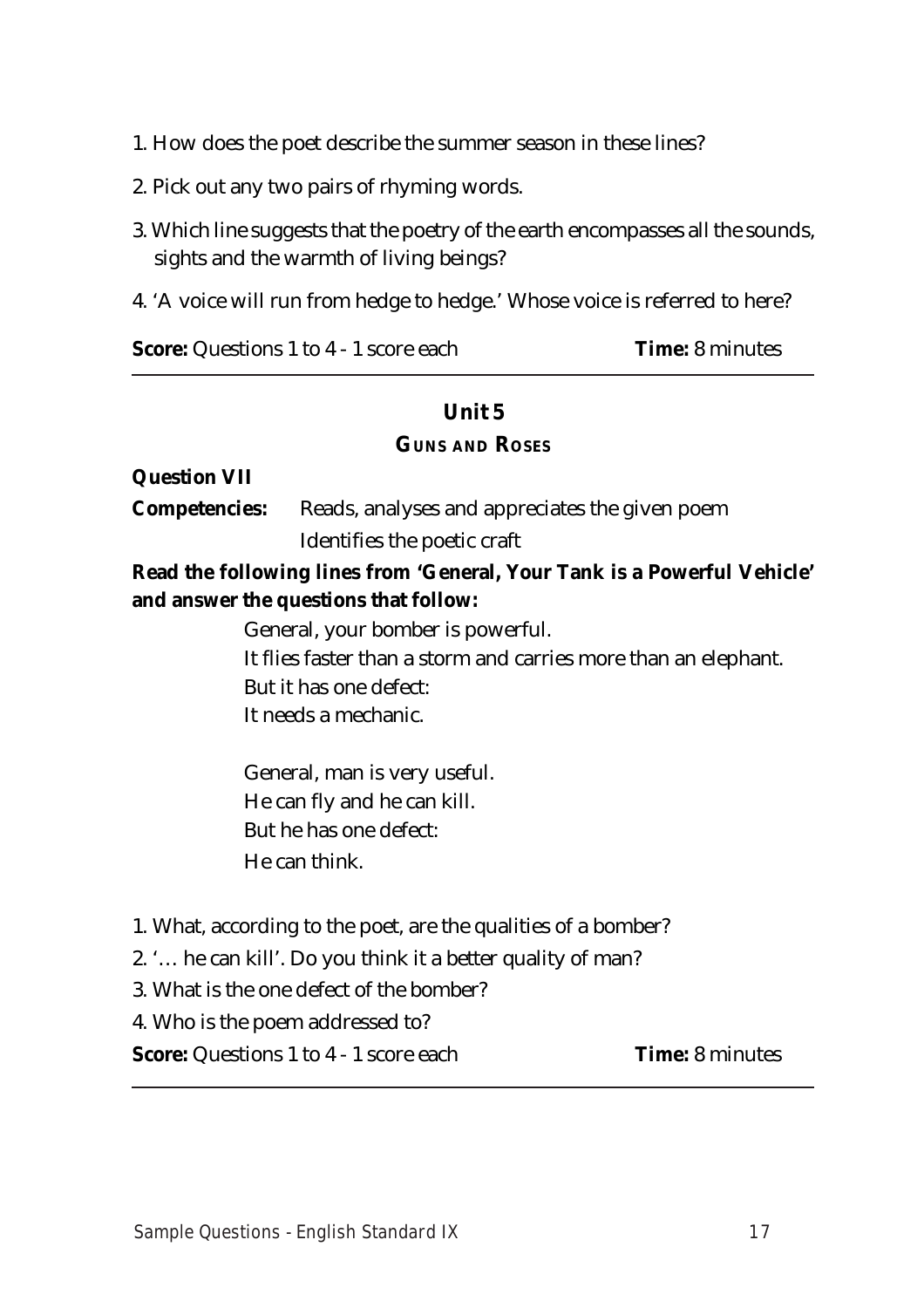#### **Question VIII**

**Competencies:** Reads, analyses and appreciates the given poem Identifies the poetic craft

## **Read the following lines from the poem 'Mass' and answer the questions that follow:**

Twenty, a hundred, a thousand, five hundred thousand appeared, crying out: 'So much love, and no power against death!' but the corpse, alas!, kept on dying.

Then all the inhabitants of the earth surrounded him; the corpse looked at them sadly, deeply moved; he got up slowly embraced the first man; started to walk…

- 1. What does 'kept on dying' suggest?
- 2. Do people have the power to bring someone dead back to life?
- 3. Why did the man embrace the first man?
- 4. What was the common request of the mass?

**Score:** Questions 1 to 4 - 1 score each **Time:** 8 minutes

## **Unit 6**

#### **MIRRORING THE TIMES**

#### **Question IX**

**Competencies:** Reads, analyses and appreciates the given poem Identifies the poetic craft

## **Read the following lines from the poem 'Television' and answer the questions that follow:**

How used they to keep themselves contented

Before this monster was invented?'

Have you forgotten? Don't you know?

#### **Sample Questions - English Standard IX 18**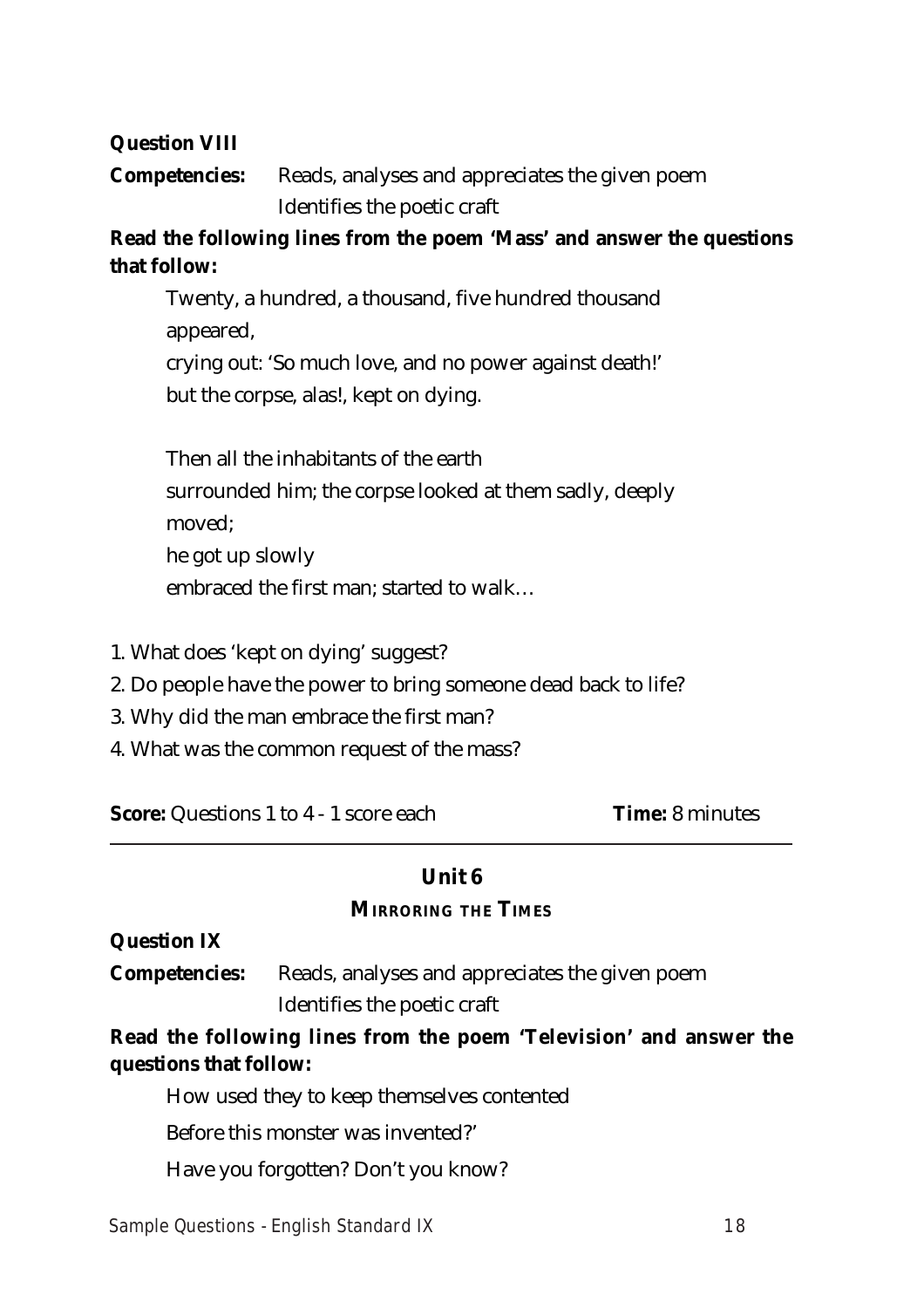We'll say it very loud and slow: THEY ... USED ... TO ... READ! They'd READ and READ, One half their lives was reading books! The nursery shelves held books galore! Books cluttered up the nursery floor! And in the bedroom, by the bed 1. What does the word 'monster' refer to?

- 2. What were the hobbies of the children in the past?
- 3. Pick out the word that means, 'in enough numbers'.
- 4. What does the expression 'THEY ... USED ... TO ... READ!' mean?

**Score:** Questions 1 to 4 - 1 score each **Time:** 8 minutes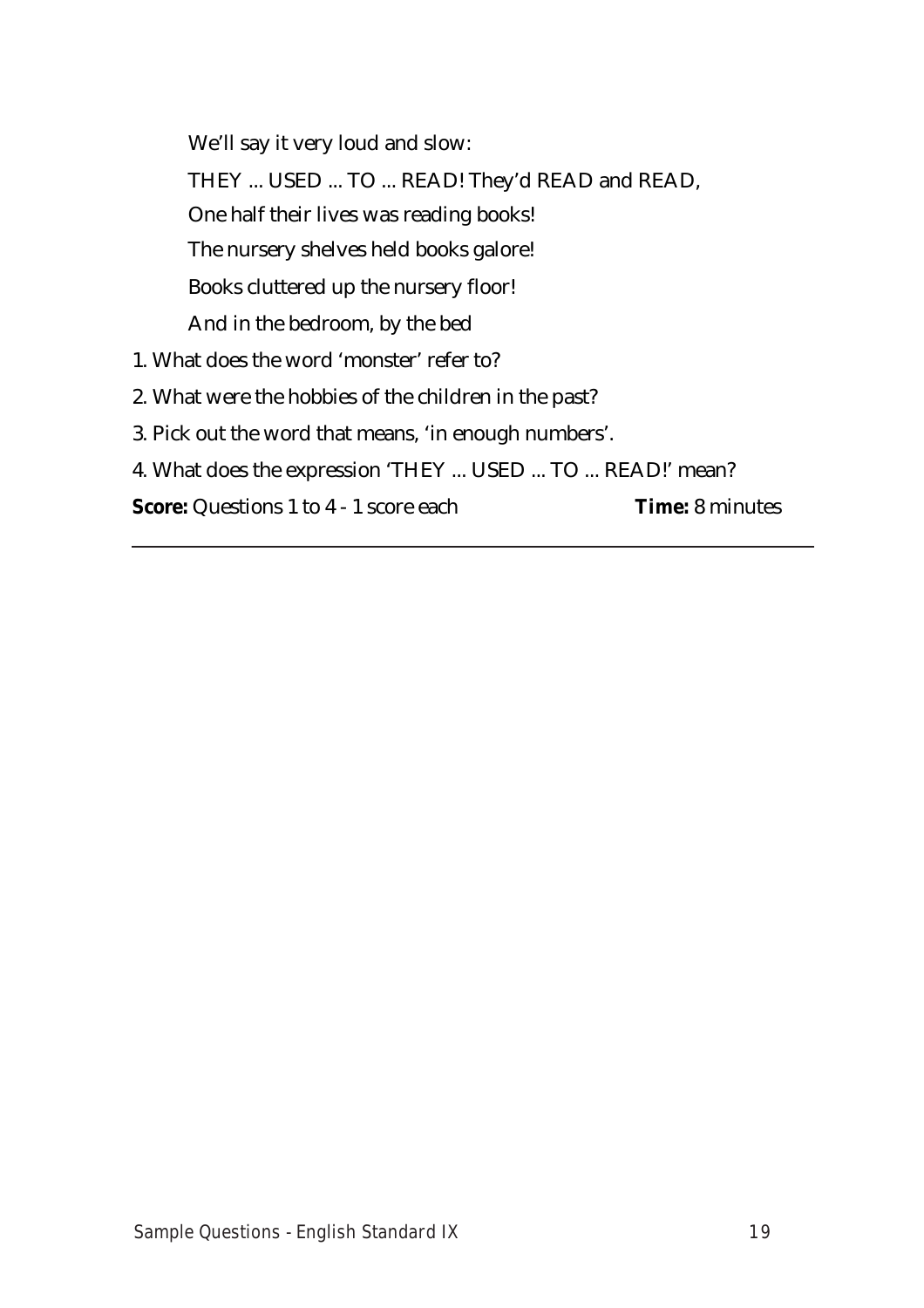## **3. Analysing Unfamiliar Passages**

## **Question I**

**Competencies:** Reads and analyses unfamiliar texts

## **Read the passage given below and answer the questions that follow:**

Animals, birds, trees and plants were all part of our life. We had cows, dogs and cats; all called by names. They were part of the family. I remember an incident concerning one of our dogs. We called him La Fayette. He was old and infirm and everyone thought he was about to die. He had almost lost all his hair and was always dozing in some corner of the house. One day he chanced up on the *lehyam* (ayurvedic medicine) kept out in the courtyard for sunning. Before anyone noticed it, he had lapped up the whole of it. My mother had got it prepared for my sister who was resting after delivery. In a couple of weeks, to everyone's surprise, the dog started growing shiny hair, and to regain his lost youth. A perfect testimony to the efficiency of the *lehyam*!

- 1. 'They were part of the family.' What does the speaker refer to here?
- 2. What according to you is the attitude of the writer towards animals?
- 3. Why did everyone think that the dog was about to die?
- 4. What happened to the *lehyam* the mother had prepared?
- 5. What, according to the writer, is the perfect testimony to the efficiency of the *lehyam*?

**Score:** Questions 1 to 5 - 1 score each **Time:** 10 minutes

## **Question II**

**Competencies:** Reads and analyses unfamiliar texts

## **Read the passage given below and answer the questions that follow:**

#### **The Bus Driver**

Dana Miller is a bus driver. She drives a bus in the city of Philadelphia. She works the night shift. That means she starts work at 10:00 at night and gets off at 6:00 in the morning. Dana has been driving a bus for 15 years. She started when she was 23-years-old. She loves her job most of the time. She gets to see the beautiful city from her seat. She gets to meet all kinds of people. There is the guitar player. He drags his heavy guitar on the bus every Friday night. People call him Get Low. That is because he likes to play

**Sample Questions - English Standard IX 20**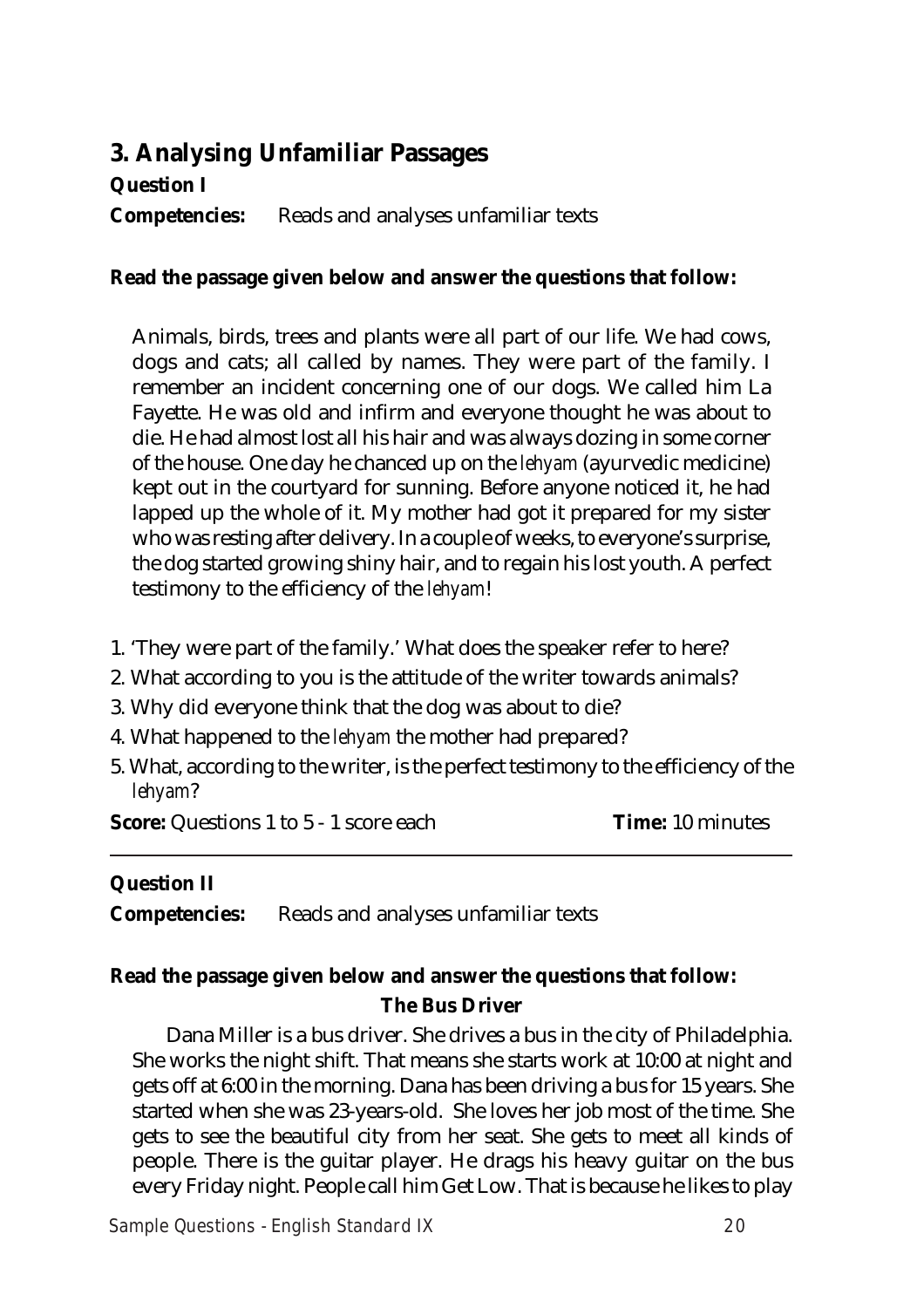the guitar on his knees. If the bus is not too crowded, Get Low plays in the back of the bus. The bus is seldom crowded at night. There is the woman who works at the biscuit factory. Each day the 'Biscuit Lady' brings Dana a bag of fresh, soft biscuits. They fill the bus with a wonderful smell! Sometimes Dana's job is hard. It is hard when Dana sees people down on their luck. One time, a young woman left her sleeping baby on the bus. There was a note on the baby's blanket asking for help. Dana had to call the police. Another time, a teenage boy stole money from Dana on the bus. He had a fake gun. Dana thought it was real. She was very scared. Occasionally, driving the bus can be scary. But most of the time, driving the bus is great. Dana does not want to work anywhere else. 'How was your night?' Dana's husband likes to ask when she gets home. 'Good music, good food and a great view of the city,' she says.

- 1. What is one of the reasons for Dana to love her job?
- 2. Why is the Guitar player called Get Low?
- 3. What makes Dana's job hard sometimes?
- 4. 'Occasionally, driving the bus can be scary.' What makes Dana think so?
- 5. 'Dana does not want to work anywhere else.' Why?
- 6. Pick out an instance that shows the passengers love for Dana.

**Score:** Questions 1 to 6 - 1 score each **Time:** 11 minutes

## **Question III**

**Competencies:** Reads and analyses unfamiliar text

## **Read the passage given below and answer the questions that follow: One Hundred Dollars**

Leonard James is a homeless man. For him, life is always hard. He is always hungry. His shoes have holes in them. He needs a haircut. His clothes are old and dirty. 'What I would do with one hundred dollars!' Leonard says. This is a game he likes to play with himself to take his mind off things. He is walking down the street on a Thursday night. It is winter. The air is cold.

'If I had one hundred dollars, I could buy new shoes,' he says. He continues to walk down the street.

'If I had one hundred dollars, I could get a haircut,' he says. He continues to walk down the street.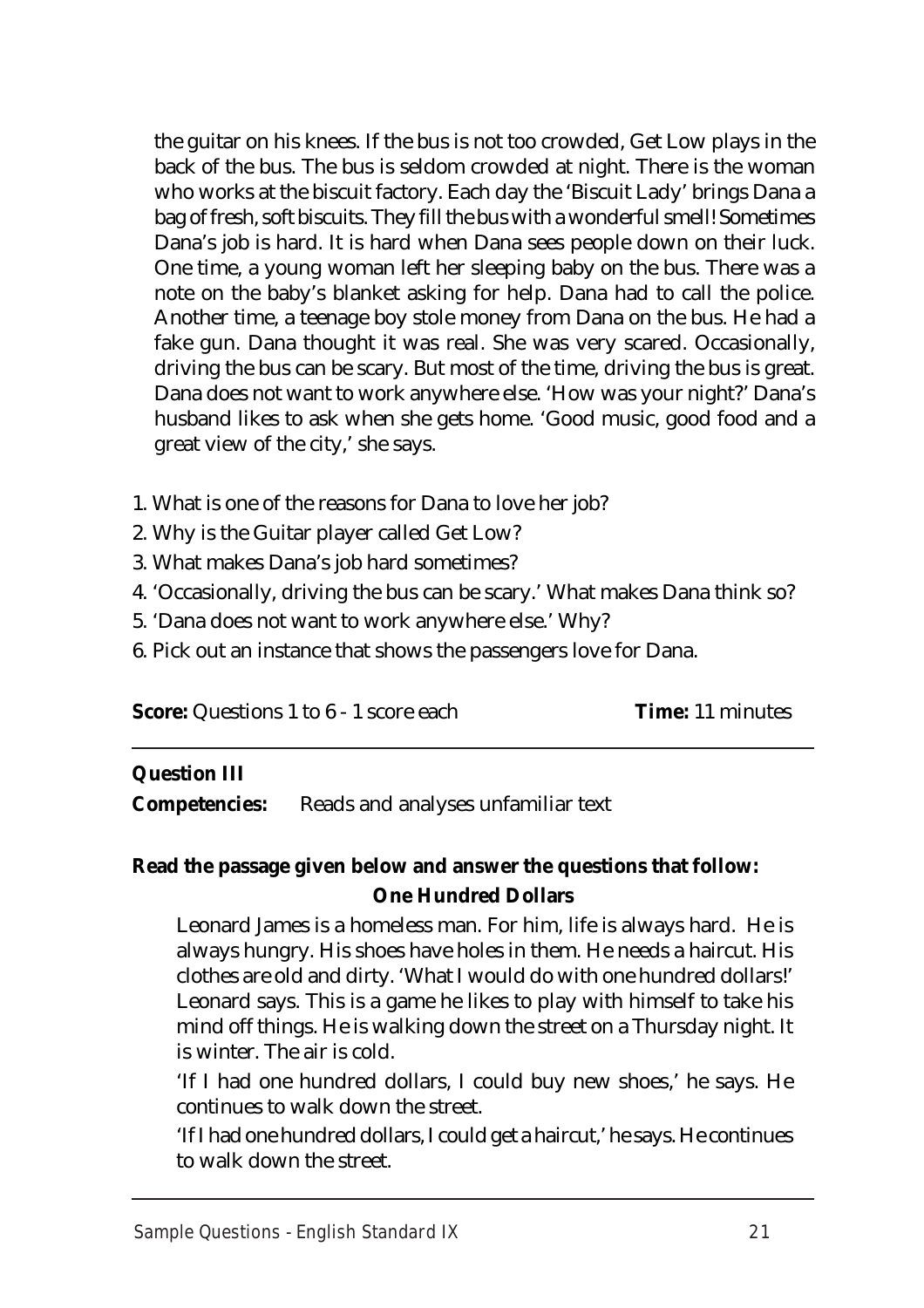'If I had one hundred dollars, I could get new pants,' he says. He continues to walk down the street.

'If I had …..' Leonard looks down at the sidewalk. He cannot believe what he sees!

 Someone has lost his wallet. Leonard picks it up. Inside are five twentydollar bills.

'One hundred dollars!' Leonard says. He is very excited. 'Now I can buy everything I want!'

Leonard begins to think. 'But this is not my money,' he says. Leonard goes to the police station. He gives a police officer the wallet and money. 'Thank you,' says the police officer. 'You are a very honest man.' Leonard smiles. He turns around and begins to leave the police station. 'Hold on,' the police officer says. He reaches in his own pocket and gives Leonard ten dollars. 'Get yourself something to eat.'

- 1. Why is Leonard James' life always hard?
- 2. How, in your opinion, winter might add to Leonard's hardships?
- 3. What all things does Leonard wish to do if he gets one hundred dollars?
- 4. What did Leonard do with the wallet he got from the sidewalk? Why?
- 5. What made the officer give Leonard ten dollars?

**Score:** Questions 1 to 5 - 1 score each **Time:** 10 minutes

#### **Question IV**

**Competencies:** Reads and analyses unfamiliar text

## **Read the passage given below and answer the questions that follow: BUTTERFLY**

A man found a cocoon of a butterfly. One day a small opening appeared. He sat and watched the butterfly for several hours as it struggled to force its body through that little hole. Then it seemed to stop making any progress. It appeared that it could go no further.

So the man decided to help the butterfly. He took a pair of scissors and snipped off the remaining bit of the cocoon. The butterfly then emerged easily. But it had a swollen body and small, wrinkled wings. The man continued to watch the butterfly because he expected that, at any moment, the wings would enlarge and expand to be able to support the body, which would contract in time. Neither happened! In fact, the butterfly spent the rest of its life crawling around with a swollen body and wrinkled wings. It never was able to fly.

**Sample Questions - English Standard IX 22**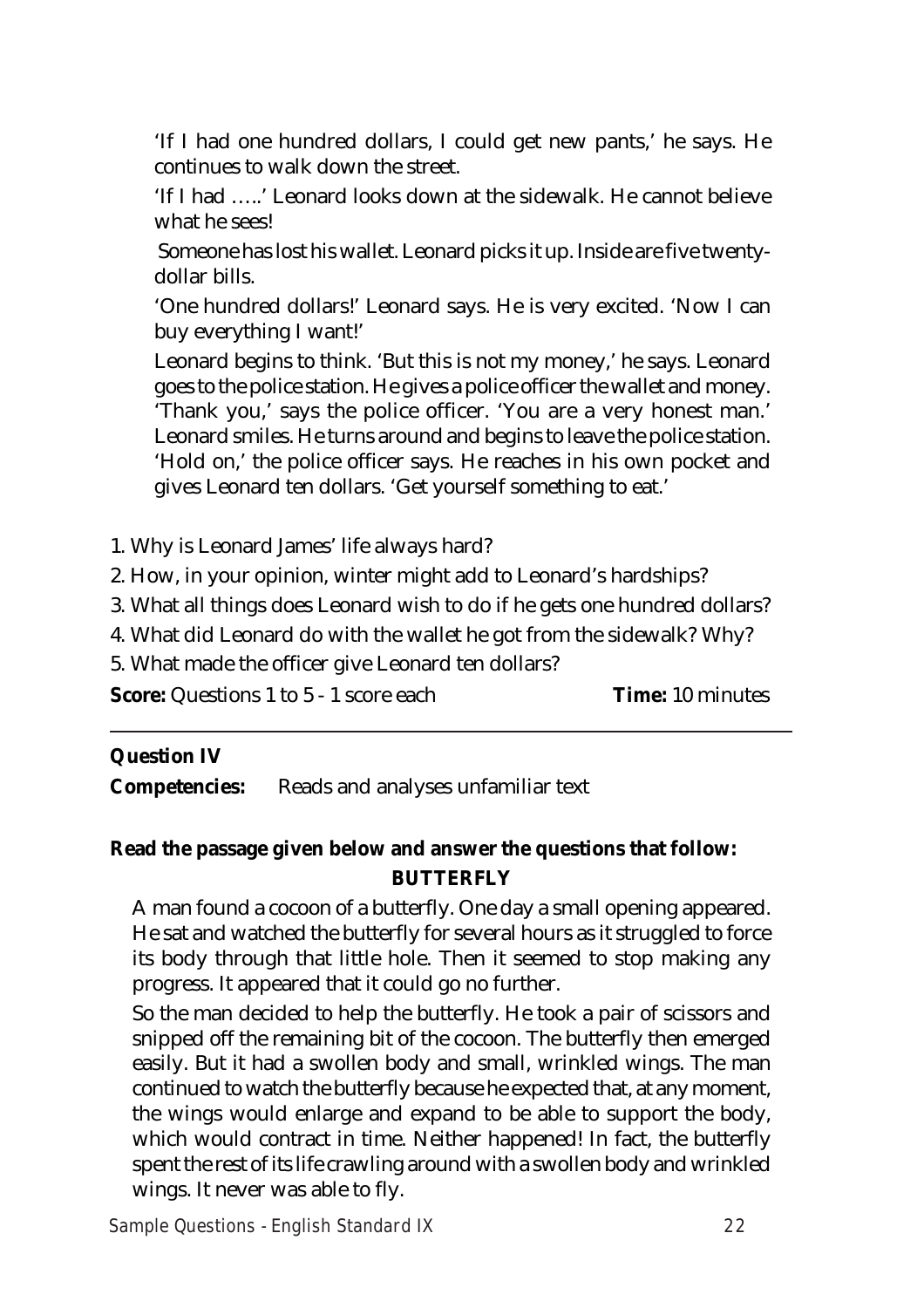What the man, did not understand was that the restricting cocoon and the struggle required for the butterfly to get through the tiny opening were nature's way of forcing fluid from the body of the butterfly into its wings so that it would be ready for flight once it achieved its freedom from the cocoon.

- 1. Why did the man decide to help the butterfly?
- 2. What did the man do to help the butterfly?
- 3. What did the man expect the butterfly to do after snipping off the remaining bit of the cocoon?
- 4. Why was the butterfly never able to fly?
- 5. What thoughts does the passage evoke in us?

**Score:** Questions 1 to 5 - 1 score each **Time:** 10 minutes

## **Question V**

**Competencies:** Reads and analyses unfamiliar text

Gandhiji went from city to city, village to village collecting funds for the Charkha Sangh. During one of his tours he addressed a meeting in Orissa. After his speech a poor old woman got up. She was bent with age, her hair was grey and her clothes were in tatters. The volunteers tried to stop her, but she fought her way to the place where Gandhiji was sitting. 'I must see him,' she insisted and going up to Gandhiji touched his feet. Then from the folds of her sari she brought out a copper coin and placed it at his feet. Gandhiji picked up the copper coin and put it away carefully. The Charkha Sangh funds were under the charge of Jamnalal Bajaj. He asked Gandhiji for the coin but Gandhiji refused. 'I keep cheques worth thousands of rupees for the Charkha Sangh,' Jamnalal Bajaj said laughingly 'yet you won't trust me with a copper coin.' 'This copper coin is worth much more than those thousands,' Gandhiji said. 'If a man has several lakhs and he gives away a thousand or two, it doesn't mean much. But this coin was perhaps all that the poor woman possessed. She gave me all she had. That was very generous of her. What a great sacrifice she made. That is why I value this copper coin more than a crore of rupees.'

- 1. What was the purpose of Gandhiji's tours?
- 2. Why did the volunteers try to stop the old woman?
- 3. 'I must see him.' Why did the old woman want to see Gandhiji?
- 4. Why did Gandhiji refuse Jamanlal Bajaj's request?
- 5. 'I value this copper coin more than a crore of rupees.' Why did Gandhiji say so?
- 6. Give a suitable title to the passage above.

**Score:** Questions 1 to 6 - 1 score each **Time:** 10 minutes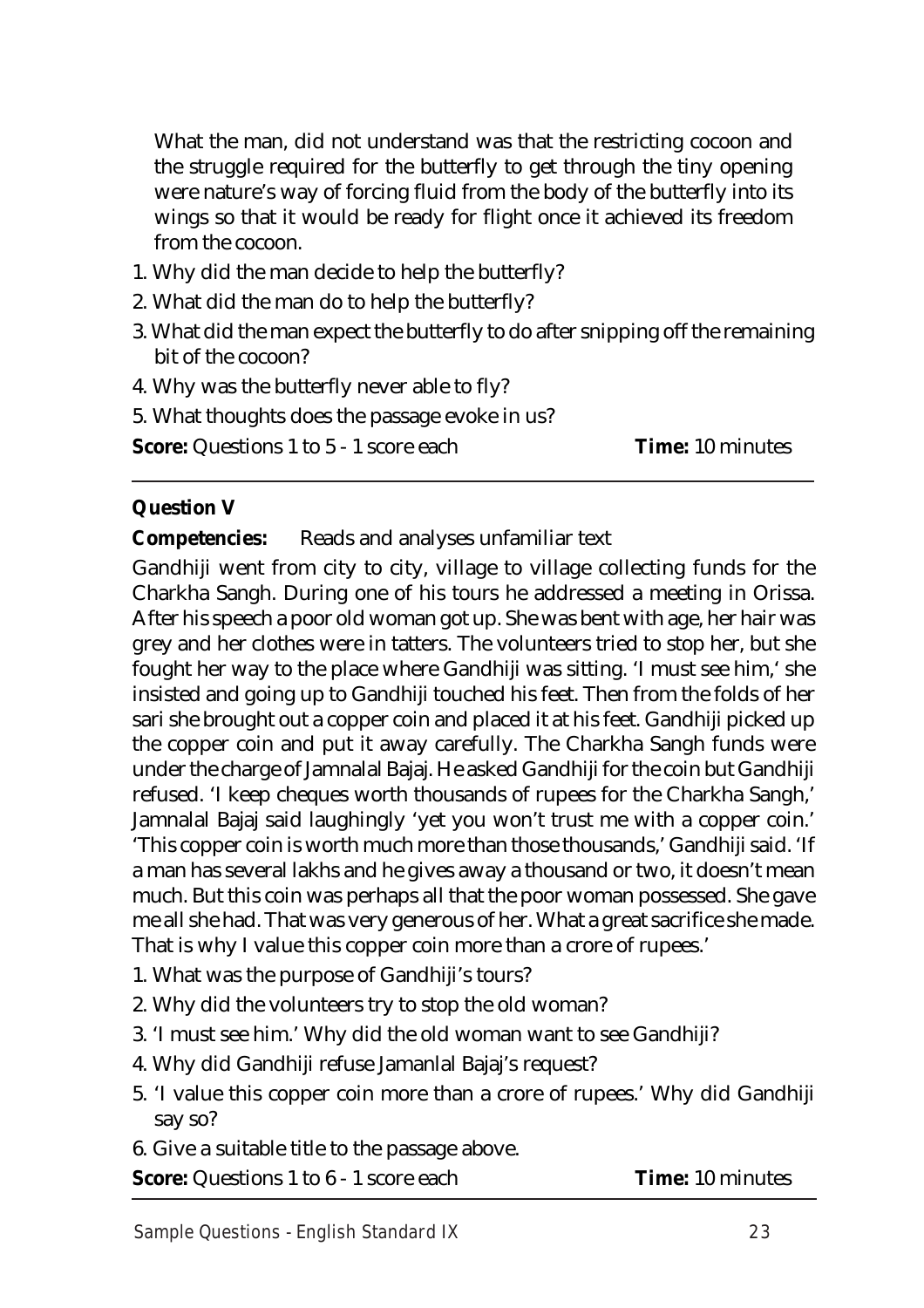## **4. Constructing Discourses**

## **Unit 3**

#### **TALES OF TOIL**

## **Question I**

**Competencies:** Drafts a write-up

Makes use of the features of a write-up

The main characters in the stories - 'The Man who knew Too Much' and 'The Resignation' are the victims of the ill-treatment of their superiors. Comment on the statement and prepare a **write-up** in about 120 words.

(Hints: Private Quelch – nicknamed Professor – ambitious for a stripe – works hard – badgers instructors with questions – corrects Corporal Turnbull – gives an unexceptionable lecture on grenade – assigns for permanent cookhouse duties – Lala Fatehchand – noble man – worries about losing job – obeys Saheb – suffers illtreatment mutely – revolts finally)

**Score:** 7 **Time:** 12 minutes

## **Question II**

**Competencies:** Prepares a speech

Makes use of the features of a speech

The stories 'The Man who Knew Too Much' and 'The Resignation' highlights the theme 'Dignity of Labour'. Imagine you are asked to deliver a speech on 'Dignity of Labour' in your school assembly. Prepare a **speech** on the basis of the two stories in about 120 words.

(Hints: introduction – hard working nature of the characters – Quelch: curious and over ambitious in nature – inquisitive – Fatehchand: obedient – humble – unquestioning – conclusion with own views)

**Score:** 7 **Time:** 12 minutes

## **Question III**

**Competencies:** Prepares a narrative

Makes use of the features of a narrative

Imagine that Corporal Turnbull narrates to one of his friends the incident which led Private Quelch to end up his duties in the cookhouse of the military camp. What would he narrate? Prepare the likely **narration** in the light of the story 'The Man who knew too Much'.

(Hints: interesting character – hard working – over ambitious – nicknamed as Professor –works hard for a stripe – badger superiors – becomes laughing stock – gets punished)

**Score:** 7 **Time:** 12 minutes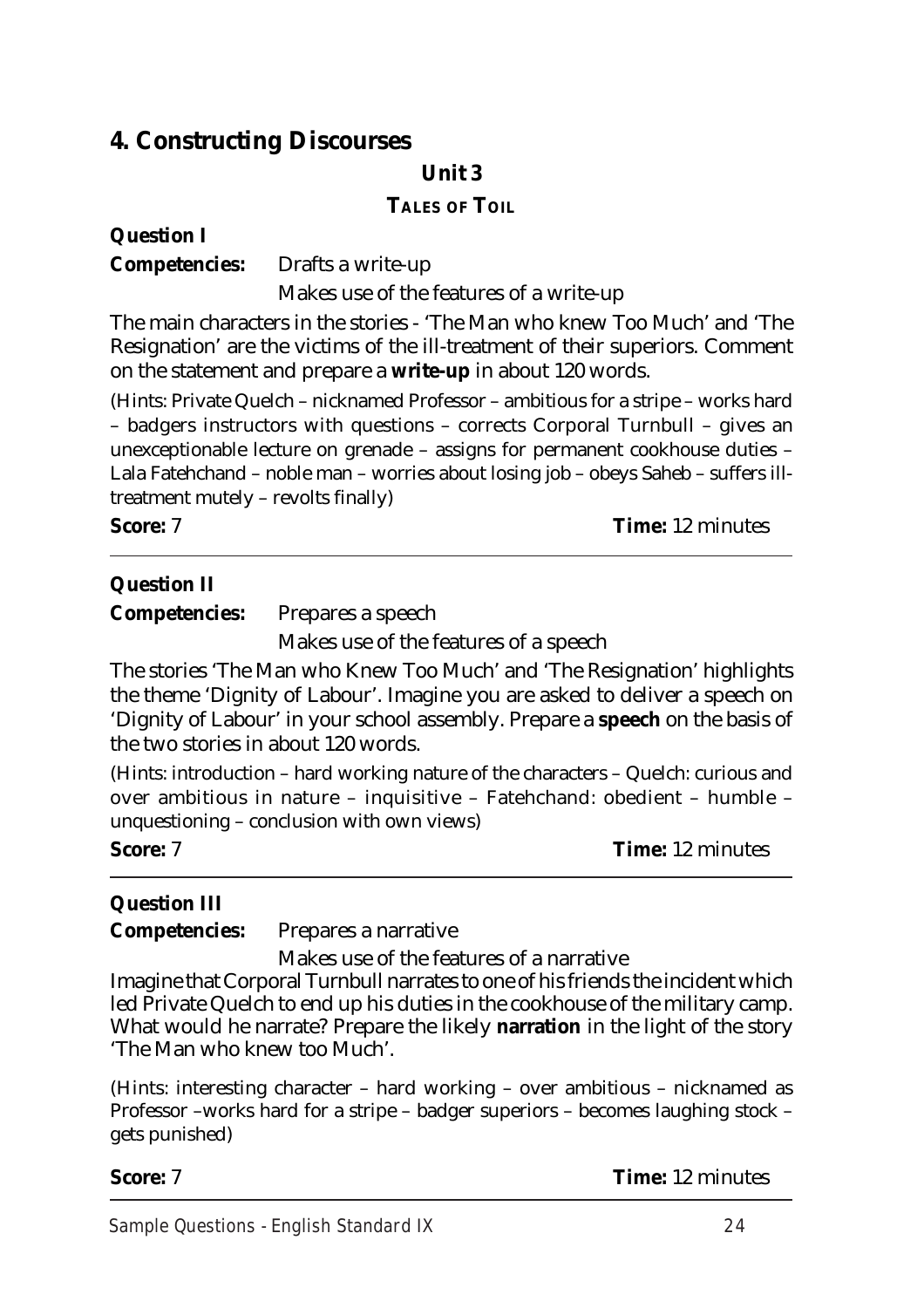| <b>Question IV</b> |                                                                                |
|--------------------|--------------------------------------------------------------------------------|
|                    | <b>Competencies:</b> Prepares conversation                                     |
|                    | Makes use of the features of conversation                                      |
|                    | Private Quelch went on interrupting the Sergeant while he was doing a session. |

Imagine that one of his classmates approaches him and advises him to stop interrupting the teachers. Write the likely **conversation** between them. Write at least six exchanges.

**Score:** 6 **Time:** 10 minutes

| <b>Question V</b> |                                                    |  |                                                                   |  |  |
|-------------------|----------------------------------------------------|--|-------------------------------------------------------------------|--|--|
|                   | <b>Competencies:</b> Prepares the character sketch |  |                                                                   |  |  |
|                   |                                                    |  | $\mathbf{r} \cdot \mathbf{r}$ , and $\mathbf{r} \cdot \mathbf{r}$ |  |  |

Makes use of the features of a character sketch

Private Quelch is an interesting character, isn't he? Despite his knowledge and abilities to work hard everyone looked at him 'in terror'. Prepare a brief **character sketch** of Private Quelch in about 60 words.

| <b>Question VI</b>   |                                                                                                                                                                                                                              |
|----------------------|------------------------------------------------------------------------------------------------------------------------------------------------------------------------------------------------------------------------------|
| <b>Competencies:</b> | Drafts a formal letter                                                                                                                                                                                                       |
|                      | Makes use of the features of a formal letter                                                                                                                                                                                 |
|                      | The sergeant was angry and sent Private Quelch for permanent cookhouse<br>duties. Imagine that Private Quelch writes a letter seeking the sergeant's<br>apology. What would he write in the letter? Write the likely letter. |
| <b>Score: 6</b>      | <b>Time:</b> 10 minutes                                                                                                                                                                                                      |
| <b>Question VII</b>  |                                                                                                                                                                                                                              |
| <b>Competencies:</b> | Prepares a short paragraph                                                                                                                                                                                                   |
|                      | Makes use of the features of a paragraph                                                                                                                                                                                     |

The story 'The Man who knew too Much' opens up a debate that one should develop skills other than hard work to succeed in life. Do you agree to this? Substantiate your **argument** in not more than sixty words. Write a short paragraph.

**Score:** 5 **Time:** 8 minutes

| <b>Question VIII</b> |  |
|----------------------|--|
|----------------------|--|

| <b>Competencies:</b> Prepares a diary entry |
|---------------------------------------------|
| Makes use of the features of a diary entry  |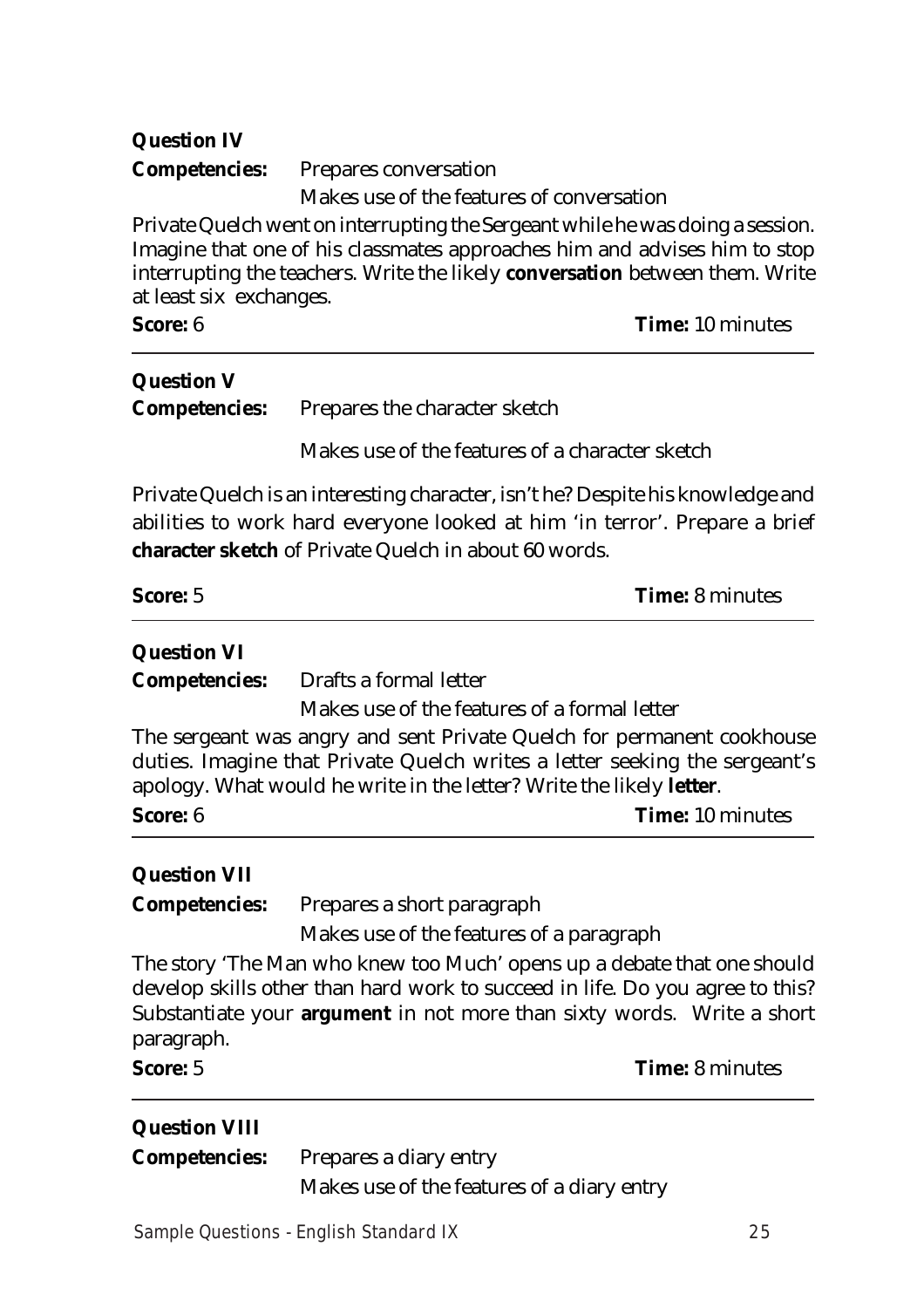Corporal Turnbull sends Private Quelch for permanent cook house duties as a punishment. Quelch feels humiliated and becomes disgraceful. Imagine that he makes a diary entry on the day. What would he write in his diary? Write the likely **diary entry**.

**Score:** 5 **Time:** 8 minutes

## **Unit 4**

## **GLIMPSES OF A GREEN PLANET**

## **Question IX**

**Competencies:** Drafts a write-up

Makes use of the features of a write-up

The editorial 'Make the Right Choice' and the article 'Memories of a Dying River' highlight the need for protection of nature and natural resources. Do you agree to this statement? Prepare a short **write-up** expressing your views in about 120 words.

(Hints: need for protecting the Earth – climate change – temperature rise – scarcity of drinking water - sand mining - energy scarcity – emission of chlorofluro carbon depletion of ozone layer - global warming)

**Score:** 7 **Time:** 12 minutes

## **Question X**

**Competencies:** Prepares a speech

Makes use of the features of a speech

Imagine that in connection with the World Environment Day celebrations, you are asked to deliver a speech on 'Global Warming and its Consequences'. Prepare the **speech** in the light of the editorial 'Make the Right Choice'.

(Hints: introduction – causes of global warming – its consequences – preventive measures – conclusion)

| Score: 7           |                                                                                                                                                                                                                                                                                                  | <b>Time:</b> 12 minutes |
|--------------------|--------------------------------------------------------------------------------------------------------------------------------------------------------------------------------------------------------------------------------------------------------------------------------------------------|-------------------------|
| <b>Question XI</b> |                                                                                                                                                                                                                                                                                                  |                         |
|                    | <b>Competencies:</b> Drafts a write-up                                                                                                                                                                                                                                                           |                         |
|                    | $\mathbf{r}$ and $\mathbf{r}$ and $\mathbf{r}$ and $\mathbf{r}$ and $\mathbf{r}$ and $\mathbf{r}$ and $\mathbf{r}$ and $\mathbf{r}$ and $\mathbf{r}$ and $\mathbf{r}$ and $\mathbf{r}$ and $\mathbf{r}$ and $\mathbf{r}$ and $\mathbf{r}$ and $\mathbf{r}$ and $\mathbf{r}$ and $\mathbf{r}$ and |                         |

Make use of the features of a write-up

'We will have to change our lifestyles. We will have to shop, eat and travel more intelligently.' Do you agree to this statement of the editor? Justify your answer and prepare a **write-up** in the light of the editorial 'Make the Right Choice'.

(Hints: relevance of the statement – global warming - causes – political measures – individual responsibilities – awareness programmes)

**Score:** 7 **Time:** 12 minutes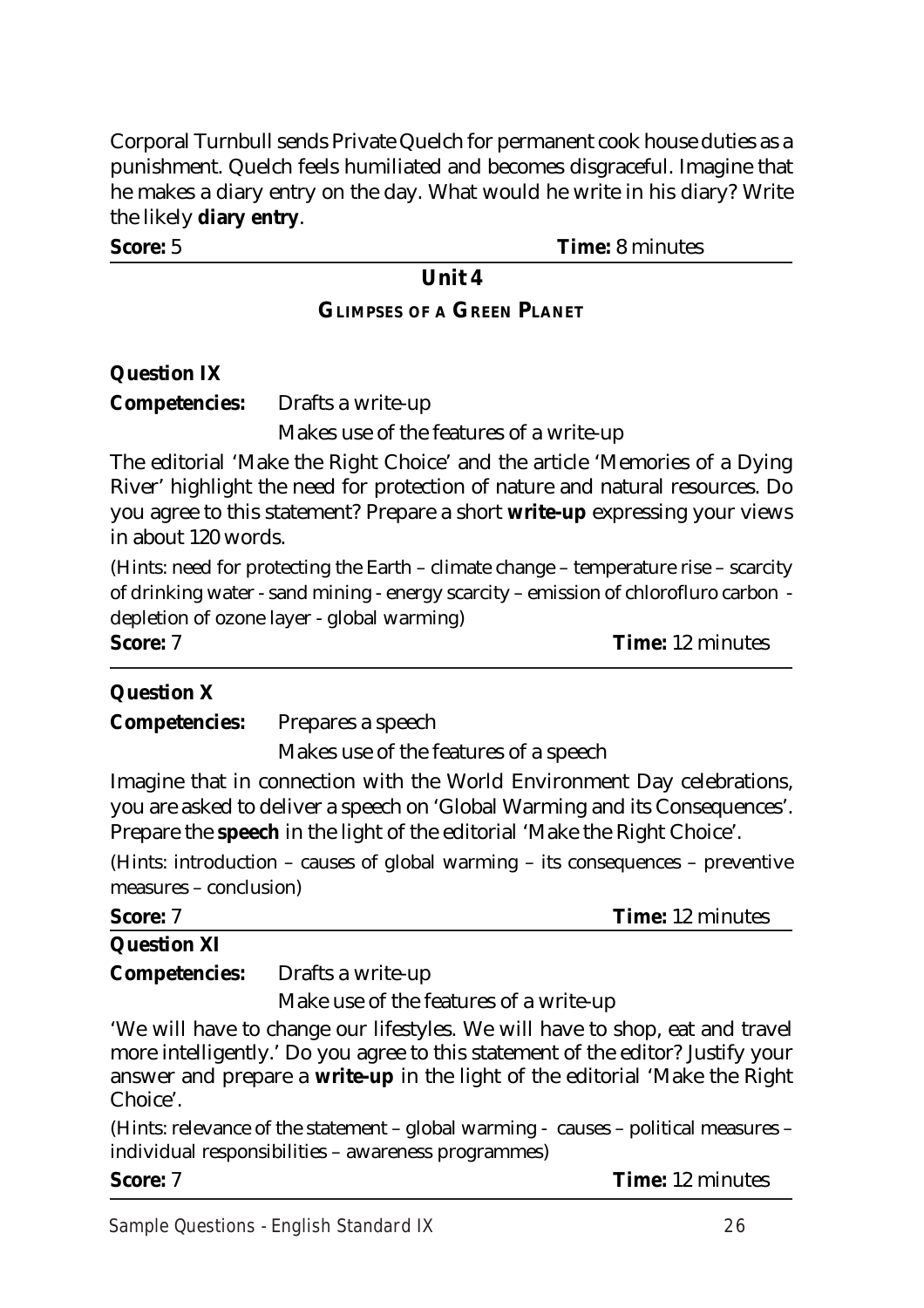## **Question XII**

**Competencies:** Drafts a write-up

Makes use of the features of a write-up

Read the news report given below.

## **TAIWAN DEVASTATED**

Taiwan: Continuous rain in Taiwan for 3 months washed away lands, buildings, cars and brought life to a standstill. Meteorologists opined that climate change as after-effect of global warming and deforestation caused such natural calamities.

The news report highlights the need to save our Mother Earth from climate change and global warming. Prepare a **write-up** expressing your views on the issue.

(Hints: global warming – climate changes - temperature rise - floods – deforestation – ecological imbalances – exploitation of natural resources)

**Score:** 7 **Time:** 12 minutes

## **Question XIII**

**Competencies:** Prepares an editorial Makes use of the features of an editorial

The Nature Club of your school has prepared a manuscript magazine titled 'The Dying Rivers of Kerala'. Imagine that you are the editor of the magazine. Draft an **editorial** for the magazine in not more than sixty words.

**Score:** 6 **Time:** 10 minutes

## **Question XIV**

**Competencies:** Drafts a letter

Makes use of the features of a letter

The members of the Eco Club of your school plans to write a letter to the editor of a daily to make the public aware of the indiscriminate felling of trees for the expansion of roads in the city. Draft a **letter** highlighting the consequences of indiscriminate felling trees.

**Score:** 6 **Time:** 10 minutes

## **Question XV**

**Competencies:** Prepares slogans

Makes use of the features of slogans

Your school is planning a rally to make the public aware of the importance of conservation of forest. Prepare **three slogans** to be used in the rally.

**Score:** 6 **Time:** 8 minutes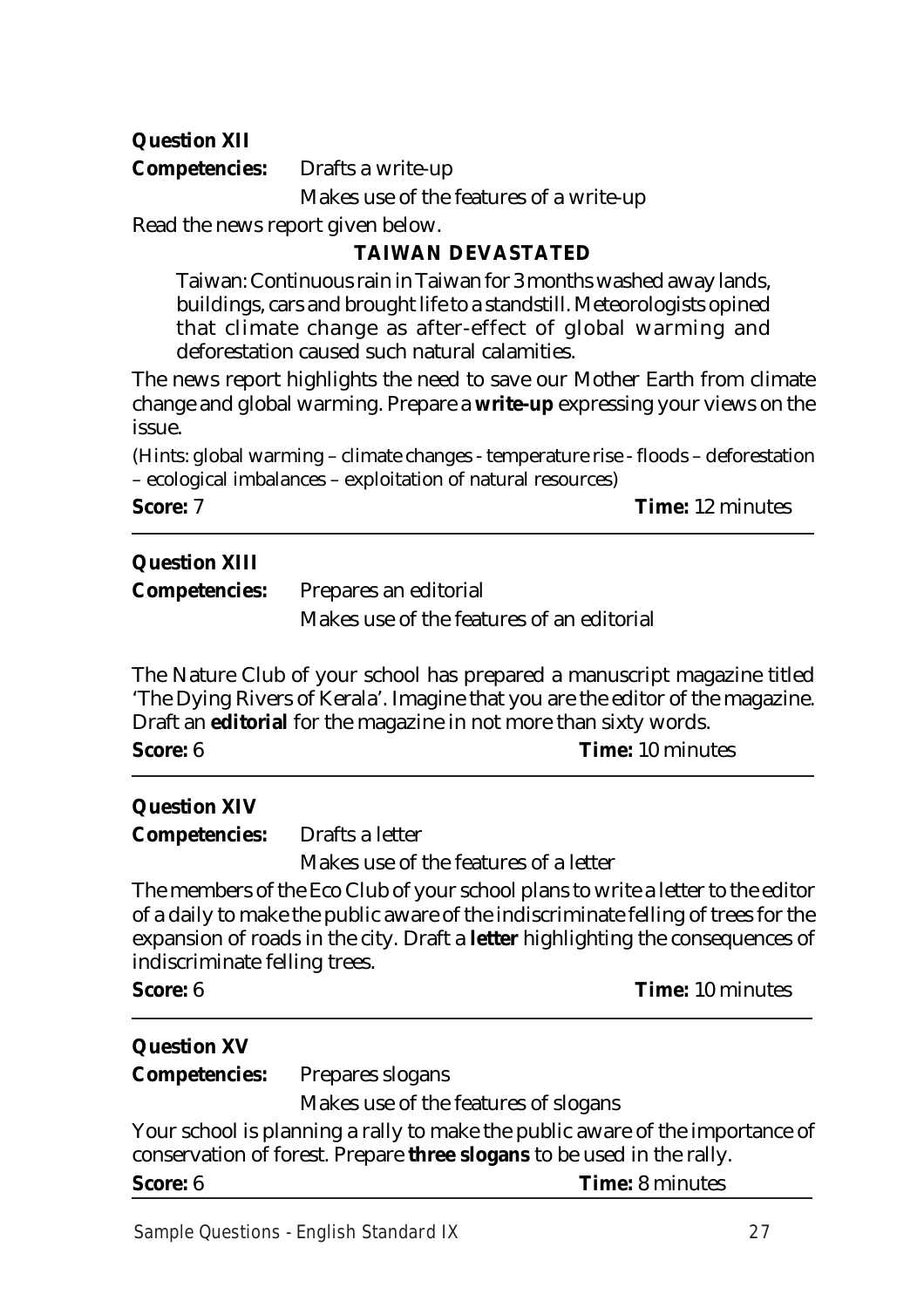| <b>Question XVI</b>  |                                                                                                                                                                                                                                      |
|----------------------|--------------------------------------------------------------------------------------------------------------------------------------------------------------------------------------------------------------------------------------|
| <b>Competencies:</b> | Writes an article                                                                                                                                                                                                                    |
|                      | Makes use of the features of an article                                                                                                                                                                                              |
|                      | The Nature Club of your school is organising an essay competition on the<br>importance of conservation of rivers. You would like to participate in the<br>competition. Prepare a write-up on the topic in not less than sixty words. |
| Score: 6             | <b>Time: 10 minutes</b>                                                                                                                                                                                                              |
| <b>Question XVII</b> |                                                                                                                                                                                                                                      |
| <b>Competencies:</b> | Drafts notice                                                                                                                                                                                                                        |
|                      | Makes use of the features of a notice                                                                                                                                                                                                |
|                      | The Eco Club of your school has produced a documentary film titled Dangers<br>of Global Warming. The preview of the film is scheduled on November 14.                                                                                |

Draft a **notice** giving the details.

**Score:** 6 **Time:** 10 minutes

## **Unit 5**

## **GUNS AND ROSES**

**Question XVIII**

**Competencies:** Drafts a write-up

Makes use of the features of a write-up

'At the moment of imminent death, one intensely longs for life and safety.' How far is this statement true with the **character** of Peyton Farquhar?

(Hints: Farquhar – stands at the verge of execution – desires to live with family – dreams of escaping)

**Score:** 7 **Time:** 12 minutes

## **Unit 6**

## **MIRRORING THE TIMES**

**Question XIX**

**Competencies:** Drafts a write-up

Makes use of the features of a write-up

'Media often influence attitudes and sensibilities of a nation'. Do you agree with this statement? Prepare a **write-up** in about 120 words expressing your views.

(Hints: type of programmes - affect the ways of thinking and behaviour - powerful means of propaganda - provides choices - good amount of information - sometimes undigested - unrelated - unpleasant)

**Score:** 7 **Time:** 12 minutes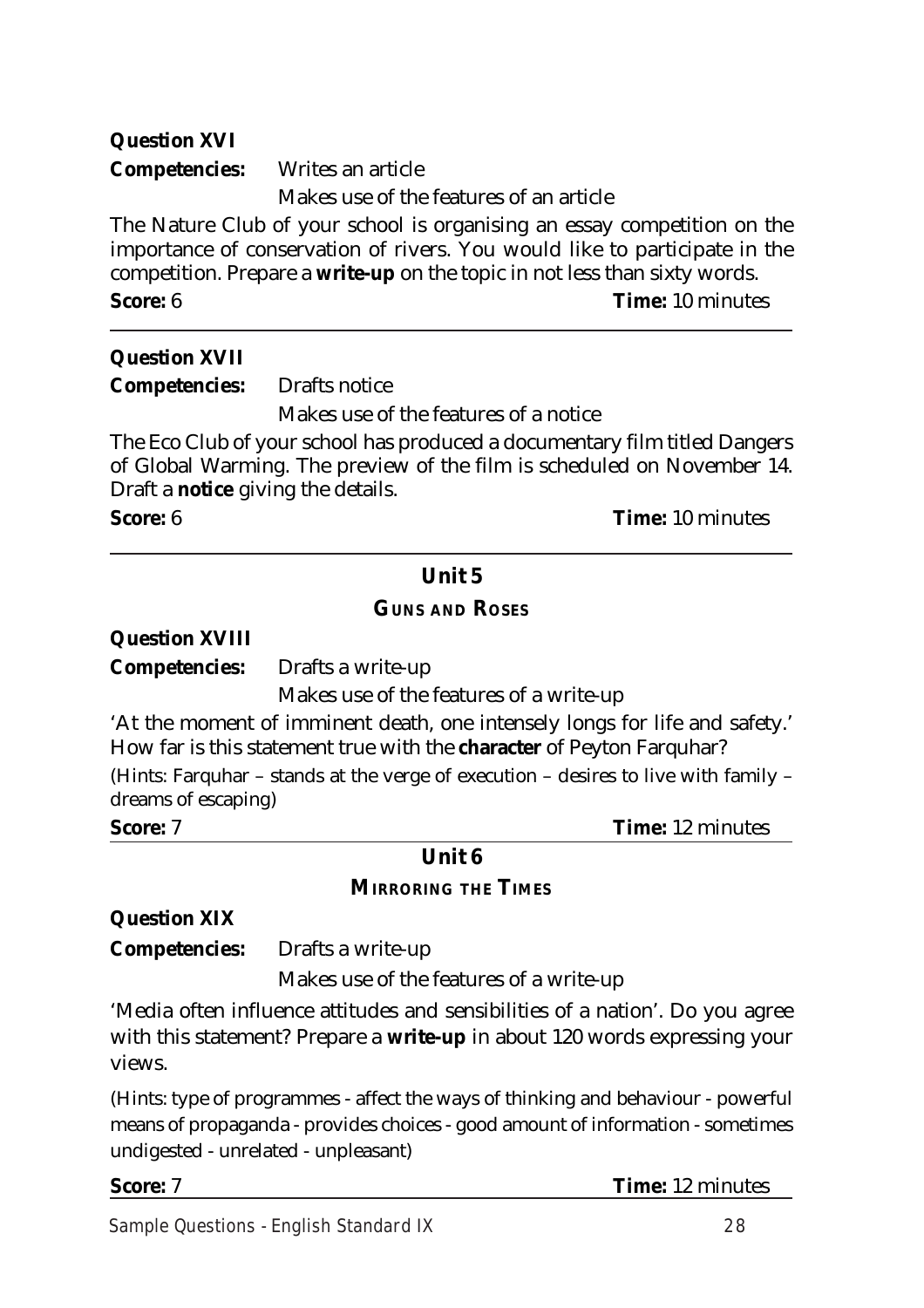## **Question XX Competencies:** Drafts a letter Makes use of the features of a letter

Imagine that you write a letter to the editor of a newspaper expressing your views on the role played by media in bringing important issues for public discussion. What would you write in the letter? Write the likely **letter**.

**Score:** 5 **Time:** 10 minutes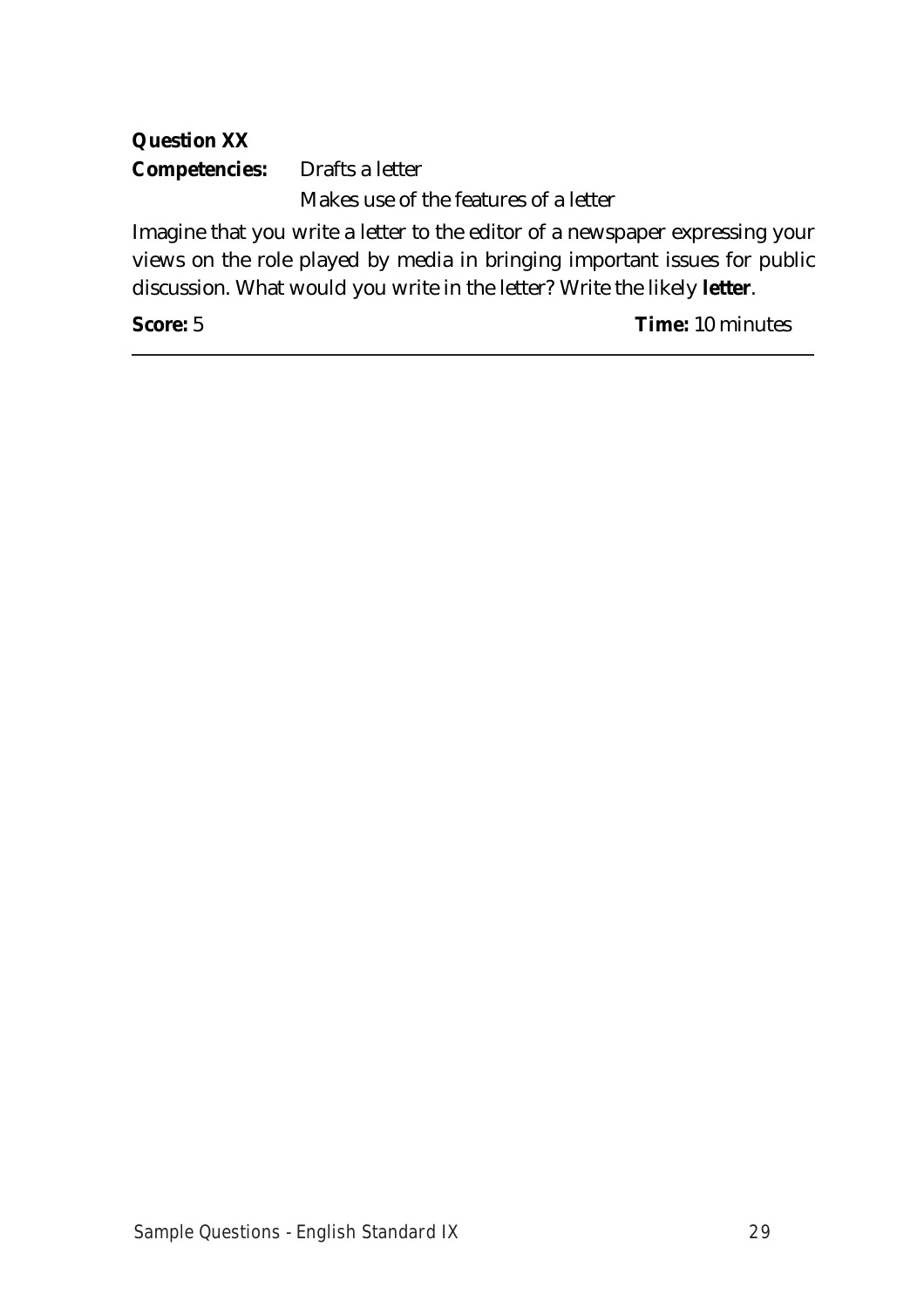## **5. Interpreting Data**

## **Question I**

**Competencies:** Analyses and interprets the given data Transfers information from one form to another

## **Read the following details about Remya Mangalath.**

Remya Mangalath is a student studying in ninth standard in ABC High school since 2006. The school is at Anna Nagar, Second Street and Remya stays with her uncle Samuel in Bapuji Nagar which is 50 kilometres away from the school. The journey to school is too tiresome for her. She discussed her problems with her teacher. She told her to apply for a short-stay home near the school. Remya is very happy. Samuel gave his mobile No: 944622818 to her. Remya has her student ID No: TD123423.

## **Imagine that Remya wants to fill in an application form. Help her to fill in the form.**

## **APPLICATION FORM:**

| Name<br>$\mathcal{L}(\mathcal{L}(\mathcal{L}))$ and $\mathcal{L}(\mathcal{L}(\mathcal{L}))$ |                                   | Remya Mangalath                                                                                                       |  |
|---------------------------------------------------------------------------------------------|-----------------------------------|-----------------------------------------------------------------------------------------------------------------------|--|
| <b>Student ID</b>                                                                           | <b>Contract Contract Contract</b> | TD123423                                                                                                              |  |
| <b>House address</b>                                                                        |                                   | <u> 1989 - John Harry Harry Harry Harry Harry Harry Harry Harry Harry Harry Harry Harry Harry Harry Harry Harry H</u> |  |
| Standard                                                                                    |                                   | $\mathbf b$                                                                                                           |  |
| Name of the school:                                                                         |                                   | $\mathbf{c}$                                                                                                          |  |
|                                                                                             |                                   |                                                                                                                       |  |
|                                                                                             |                                   | Name of local guardian and contact details: <u>_______________________</u>                                            |  |
| <b>Score:</b> Questions 1 to 5 - 1 score each                                               |                                   | <b>Time: 8 minutes</b>                                                                                                |  |
| $\mathbf{\Omega}$ $\mathbf{H}$                                                              |                                   |                                                                                                                       |  |

## **Question II**

**Competencies:** Analyses and interprets the given data Transfers information from one form to another

**The following diagram is shows the space spend for various news items in a newspaper. Study the diagram carefully.**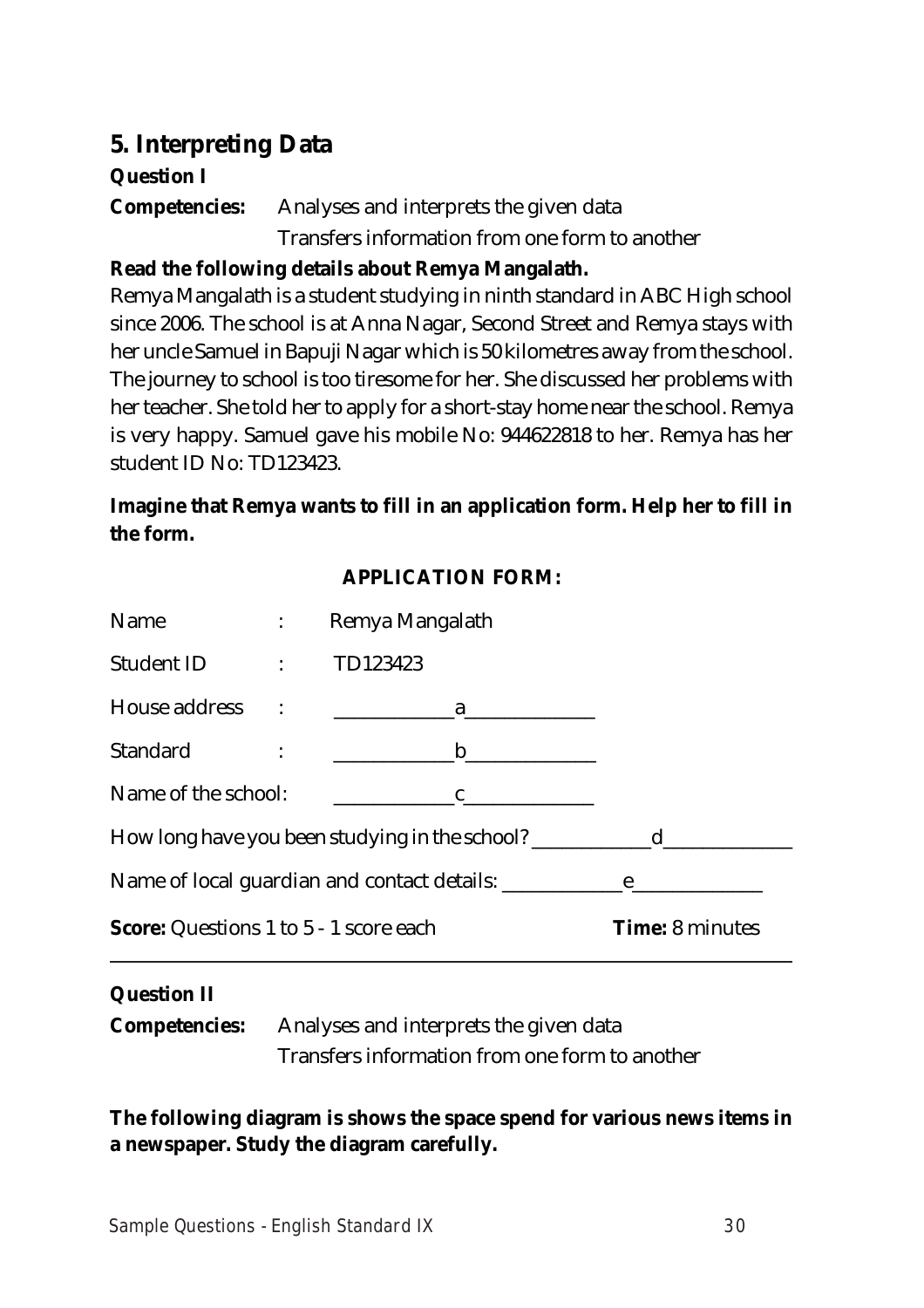

Now, answer the following questions.

- 1. Which news item utilizes the least space?
- 2. The percentage of space left for International news.
- 3. Two items utilize the same space. Which are those items?
- 4. Which news item is given more importance International News or National News?
- 5. Arrange the news items in ascending order.

| <b>Score:</b> Questions 1 to 5 - 1 score each<br><b>Time:</b> 8 minutes |  |
|-------------------------------------------------------------------------|--|
|-------------------------------------------------------------------------|--|

**Competencies:** Analyses and interprets the given data

Transfers information from one form to another

**Read the following headlines and answer the questions that follow:**

Respectful homage to Food Minister Sri. T.M.Jacob

Sebastian Vettel wins the first Formula One Race in India

Kamlesh Sharma unanimously elected as Commonwealth Secretary General

Science fest begins in schools

Vehicle theft – Two held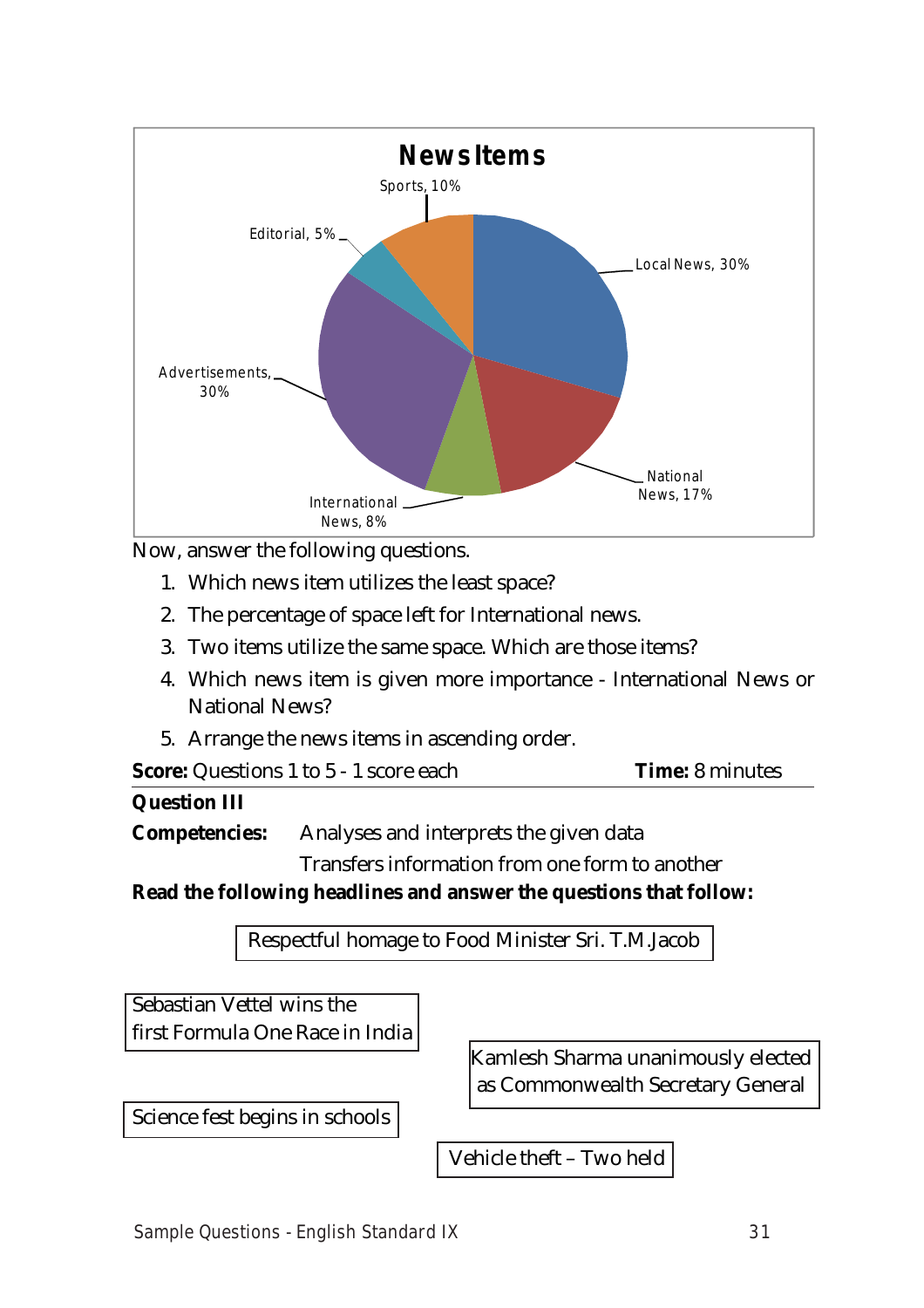1. The headline related to maintenance of law and order is \_\_\_\_\_\_\_\_\_\_\_\_\_.

2. The headline related to an educational activity is \_\_\_\_\_\_\_\_\_\_\_\_\_.

3. Appointment of a person to the highest office is highlighed in the headline

4. The headline reports the demise of a reputed person is

5. A historical moment in Indian Sports is revealed in the headline

**Score:** Questions 1 to 5 - 1 score each **Time:** 8 minutes

## **Question IV**

\_\_\_\_\_\_\_\_\_\_\_\_\_.

\_\_\_\_\_\_\_\_\_\_\_\_\_.

**Competencies:** Analyses and interprets the given data

**Here are the front covers of four books. Read them carefully and answer the questions that follow:**



**1.** You are planning to participate in a 'Word Power' competition. Which book would you like to buy?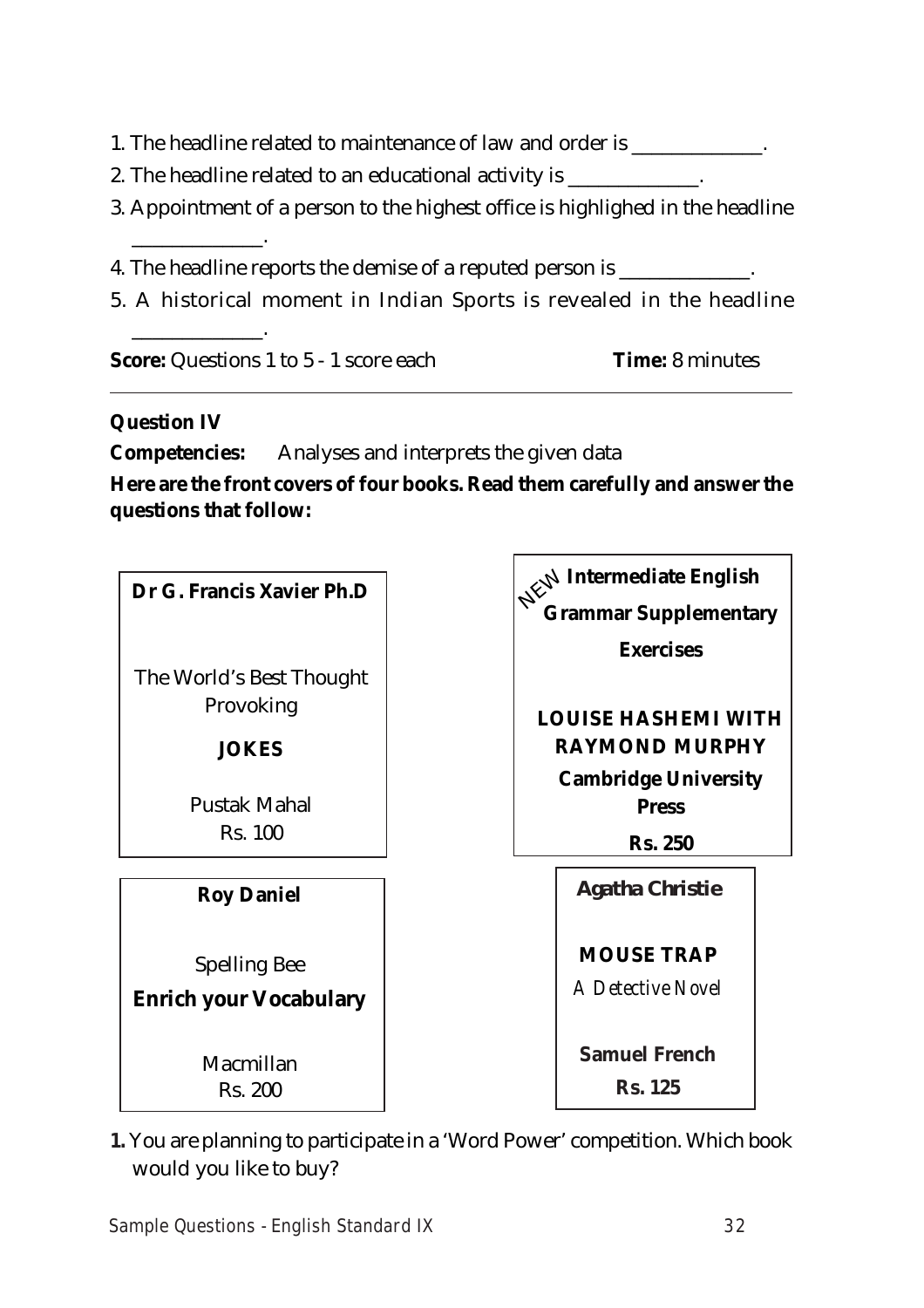- 2. If you want the latest version of a grammar book, which one will you choose?
- 3. Which book is written by a woman writer?
- 4. Who is the publisher of the book of Jokes?
- 5. Which of the above books cost more?

| <b>Score:</b> Questions 1 to 5 - 1 score each | <b>Time:</b> 8 minutes |
|-----------------------------------------------|------------------------|
|-----------------------------------------------|------------------------|

#### **Question V**

**Competencies:** Analyses and interprets the given data

**The following diagram represents the favourite hobbies of students of Std. IX. Examine it carefully.**



- 1. Which is the most favourite hobby found among students?
- 2. Which are the two hobbies engaged in by the same number of students?
- 3. Which item stands second among the hobbies?
- 4. Most of the students spend their liesure time watching TV. Is this statement true according to the given diagram?
- 5. How many students spend their time playing football?

**Score:** Questions 1 to 5 - 1 score each **Time:** 8 minutes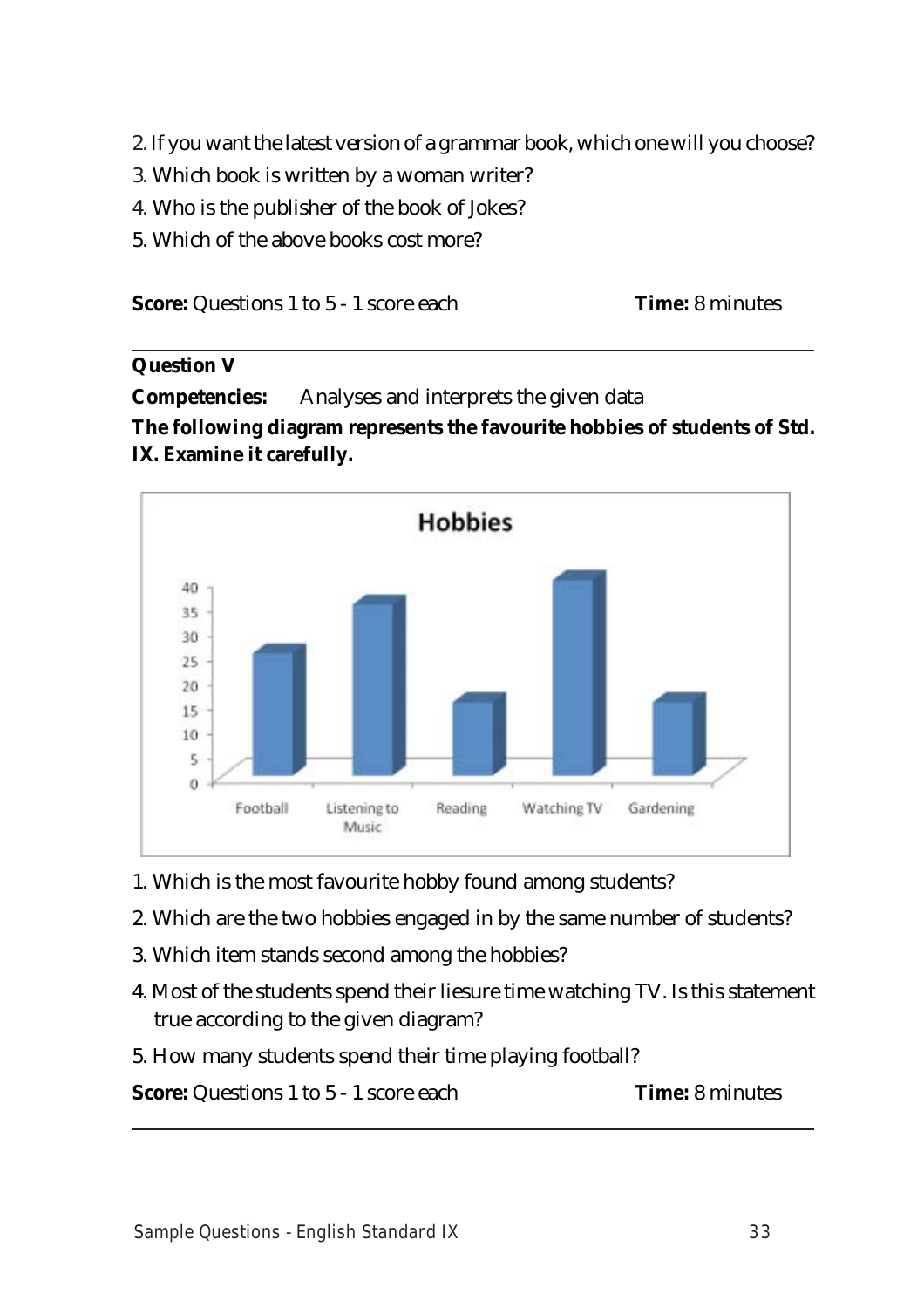## **6. Using Language Elements**

## **Question I**

**Competencies:** Uses language elements relevant to the context **Fill in the blanks choosing the right word given in the brackets below.**

**SLEEP**

The National Sleep Foundation in  $\ell$  (a) United States says  $\ell$  (b) 7-9 hours of sleep daily is best for  $\ell$  (c) adult. Seven to nine hours  $\ell$  (d) sleep is good for memory, alertness, problem solving / (e) health. Getting too much sleep may not be good  $/$  (f) anyone.

**(of, that, and, from, an, for, the)**

**Score:** 6 **Time:** 8 minutes

## **Question II**

**Competencies:** Uses language elements relevant to the context **Supply the missing words in the following passage where '/' is marked.**

## **ONCE IN A BLUE MOON**

Two full moons in  $\ell$  (a) same month  $\ell$  (b) extremely rare, though they do happen. A second full moon has come  $\ell$  (c) be called  $\ell$  (d) blue moon. This is apparently because the Marine Farmer's Almanac used to list the date of first moon  $\ell$  (e) red text  $\ell$  (f) the second moon in blue.

**Score:** 6 **Time:** 8 minutes

## **Question III**

**Competencies:** Uses language elements relevant to the context

## **Read the passage given below and fill in the blanks with suitable words.**

I like to walk \_\_\_\_a\_\_\_\_\_ a river bank. I look at the reflection of the trees and its branches  $\underline{\hspace{1cm}} b$  the water. I watch the fish gliding  $\underline{\hspace{1cm}} c$   $\underline{\hspace{1cm}} c$  the reeds \_\_\_\_\_\_ d\_\_\_\_\_\_\_ the water in the river.

**Score:** 5 **Time:** 8 minutes

## **Question IV**

**Competencies:** Uses language elements relevant to the context

**Supply the missing words in the following passage where '/' is given.** 6

Swami had always slept a channy in the passage and any change b b this arrangement kept him trembling all night. He hoped <u>\_c</u>\_\_\_\_\_\_\_\_\_ first that his father was joking. But later Swami realized that the matter had gone  $\underline{\phantom{a}}$  d  $\underline{\phantom{a}}$  his control.

**Score:** 4 **Time:** 6 minutes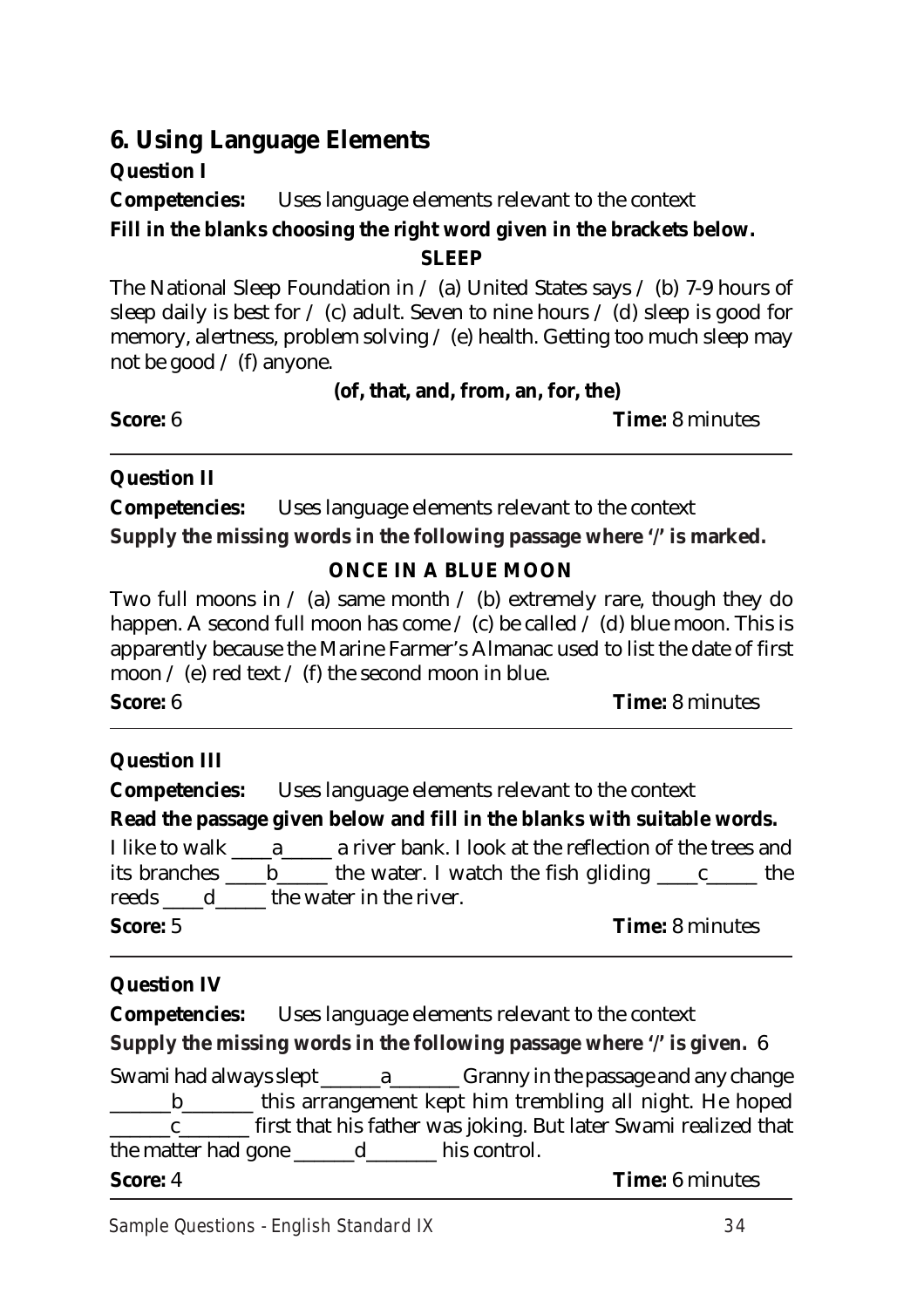## **Question V**

**Competencies:** Uses language elements relevant to the context **Complete the following conversation suitably.** Sabu : It's long time since we met, a manufactured a set of  $\alpha$ Sanal : Yea, I've been away for quite some time. Sabu : b <br>
Box 3 Sanal : I've been to Chennai. Sabu : In your absence \_\_\_\_\_\_\_\_\_\_\_\_\_\_\_\_\_\_\_c\_\_\_\_\_\_\_\_\_\_\_\_\_\_\_\_? Sanal : My elder sister and her husband will take care of my parents. Sabu : \_\_\_\_\_\_\_\_\_\_\_\_\_\_\_\_\_\_\_\_\_\_\_\_d\_\_\_\_\_\_\_\_\_\_\_\_\_\_\_\_\_\_\_\_\_\_\_\_? Sanal : I'll be here for a month Sabu: You're planning to settle in Chennai, \_\_\_\_\_\_\_\_\_\_\_\_\_\_\_\_\_\_\_\_? Sanal : Not yet decided so. Let's see. **Score:** 5 **Time:** 8 minutes

## **Question VI**

**Competencies:** Uses language elements relevant to the context **Complete the following conversation suitably.**

| Reshma   |                                                                                                        |
|----------|--------------------------------------------------------------------------------------------------------|
|          | Maya : I am not feeling well.                                                                          |
| Reshma   | $\mathbf{C}$ . The contract of $\mathbf{C}$<br>$\mathbf b$                                             |
| Maya     | : Yes, I've consulted a doctor.                                                                        |
| Reshma   | $\vdots$ $\qquad \qquad c$                                                                             |
| Maya     | : He said he couldn't find out anything.                                                               |
| Reshma   | $\mathbf d$<br>$\mathbf{1}_{\{1,2,3,4\}}$ . The contract of the contract of $\mathbf{1}_{\{1,2,3,4\}}$ |
| Reshma   | : The doctor at the City Hospital                                                                      |
| Maya     |                                                                                                        |
| Reshma   | : Yes, I think I should.                                                                               |
| Score: 5 | <b>Time: 8 minutes</b>                                                                                 |

## **Question VII**

**Competencies:** Uses language elements relevant to the context **Complete the following dialogue suitably.**

| Sandra | : How are you, Dad?    |
|--------|------------------------|
| Father | $\therefore$ I'm fine. |
| Sandra | : You've read my book, |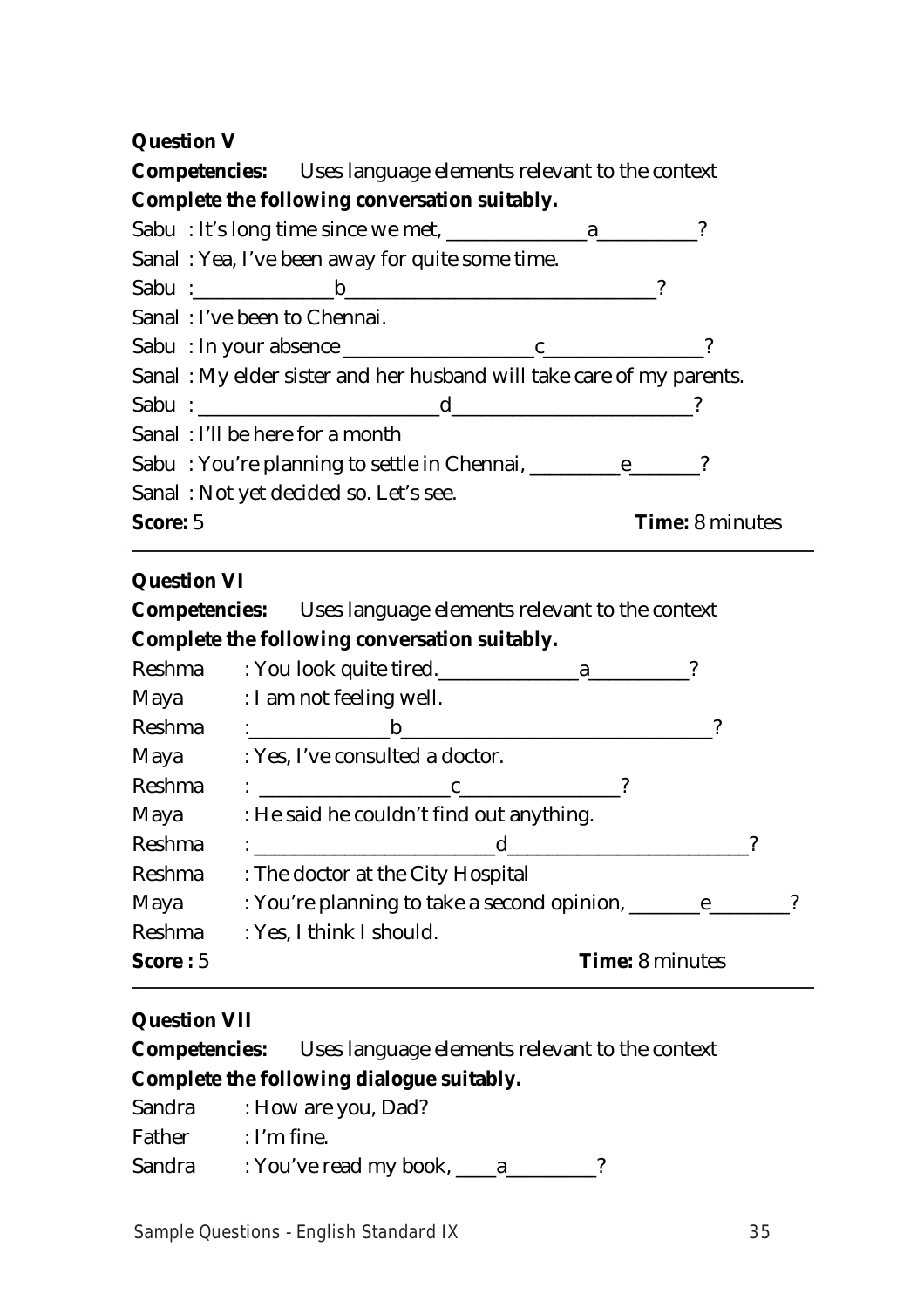| $: No.$ dear.<br>b.                         |
|---------------------------------------------|
| : Here it's.                                |
|                                             |
| : I'll read it out for you.                 |
| : That is so kind of you. But, ____<br>d    |
| : I'll be here for a week.                  |
| : Then I can listen to the whole book,<br>e |
| <b>Time: 8 minutes</b>                      |
|                                             |

#### **Question VIII**

**Competencies:** Uses language elements relevant to the context **Complete the following conversation between Fatehchand and Saheb suitably.**

| <b>Saheb</b> | : How did you get in? Get out at once. |  |
|--------------|----------------------------------------|--|
|--------------|----------------------------------------|--|

| Fatehchand: You asked me to come, |  |
|-----------------------------------|--|
|-----------------------------------|--|

| Saheb | : Yes, but, |  |  |
|-------|-------------|--|--|
|-------|-------------|--|--|

Fatehchand : Yes, do you think you alone can be angry?

Saheb : No, but you are my friend dear.

Fatehchand : No more insincere words. You insulted me.

| − |  |  |
|---|--|--|

|       | Fatehchand : Just half an hour ago. |  |
|-------|-------------------------------------|--|
| Saheb | : Yes. I don't remember.            |  |

Fatehchand : You need treatment for this and I know what to do.

Saheb : My dear, e Fatehchand : It's nothing. Accept this blow on your head!

**Score:** 5 **Time:** 8 minutes

## **Question IX**

**Competencies:** Uses language elements relevant to the context

**Read the conversation and complete the sentences that follow:**

#### **Sergeant: Have you got any training?**

## **Quelch: It's all a matter of intelligence.**

a) Sergeant asked\_\_\_\_\_\_\_\_\_\_\_\_\_\_\_\_\_\_\_\_\_\_\_\_\_\_\_\_\_\_\_\_\_\_\_

b) Quelch replied \_\_\_\_\_\_\_\_\_\_\_\_\_\_\_\_\_\_\_\_\_\_\_\_\_\_\_\_\_\_\_\_\_

**Score:** 2 **Time:** 4 minutes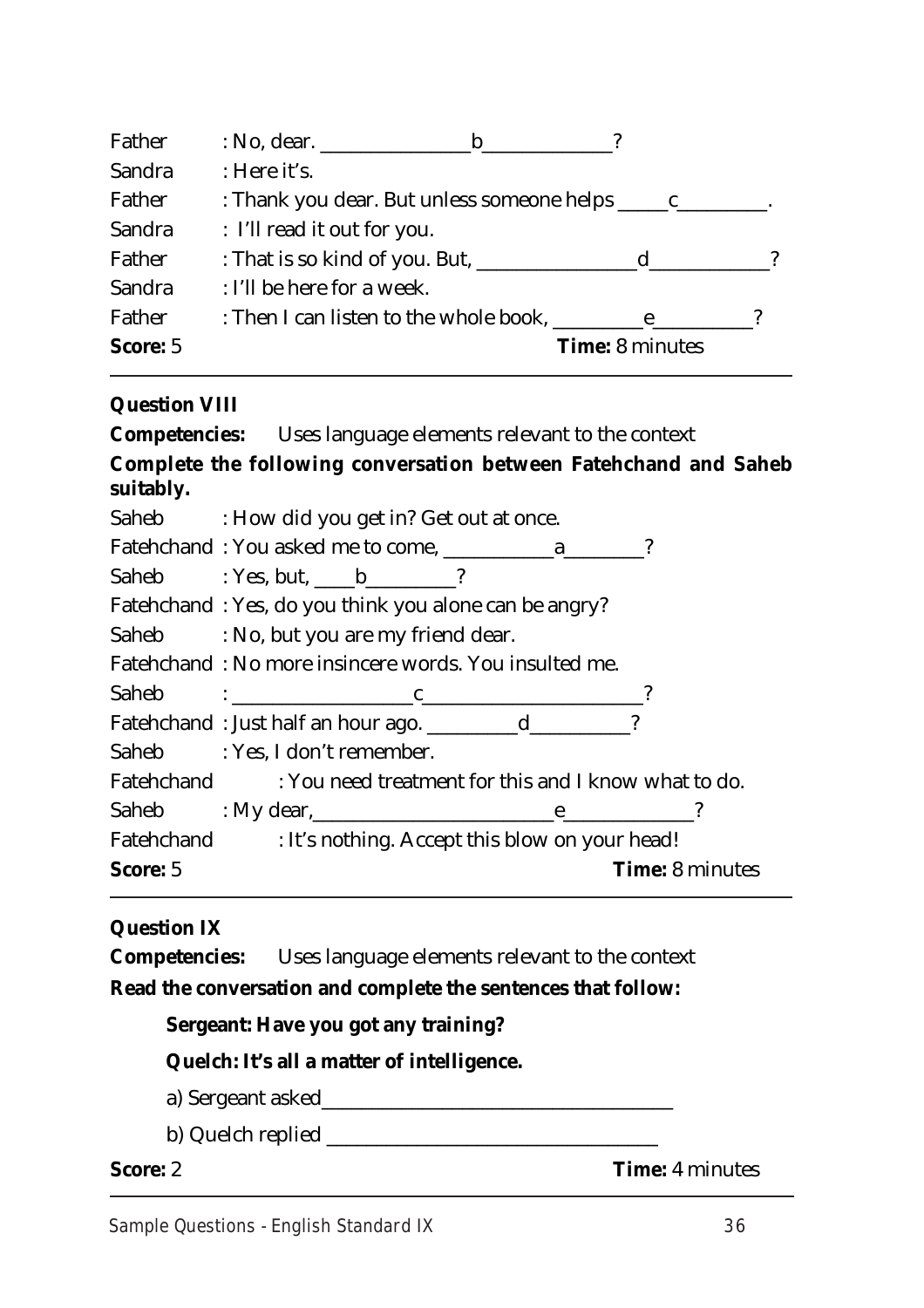**Question X**

**Competencies:** Uses language elements relevant to the context **Read the following sentences that are reported and write the original words of the speakers.**

Saheb ordered Fatehchand to go to the office and fetch the file. Fatehchand asked him which file he should bring.

a. Saheb: Fatehchand,

b. Fatehchand: Sir,

**Score:** 2 **Time:** 4 minutes

## **Question XI**

**Competencies:** Uses language elements relevant to the context

**Read the piece of conversation below and answer the questions that follow.**

Farquhar: How far is it to the Owl Creek Bridge?

Man: It's about thirty miles.

a) What did Farquhar ask?

b) What was the man's reply?

**Score:** 2 **Time:** 4 minutes

## **Question XII**

**Competencies:** Uses language elements relevant to the context **Imagine that you hear the following telephone conversation.**

Ramu: Can I speak to Malu, please?

Narayan: Who's speaking?

Ramu: I'm her classmate, Ramu.

Narayan: She is not here.

## **Now, answer the following questions.**

a. What did Ramu ask Narayan?

b. What was Narayan's reply?

**Score:** 4 **Time:** 6 minutes

## **Question XII**

**Competencies:** Uses language elements relevant to the context **Here is the routine activities of Kabir. Complete it using the phrasal verbs given in brackets.**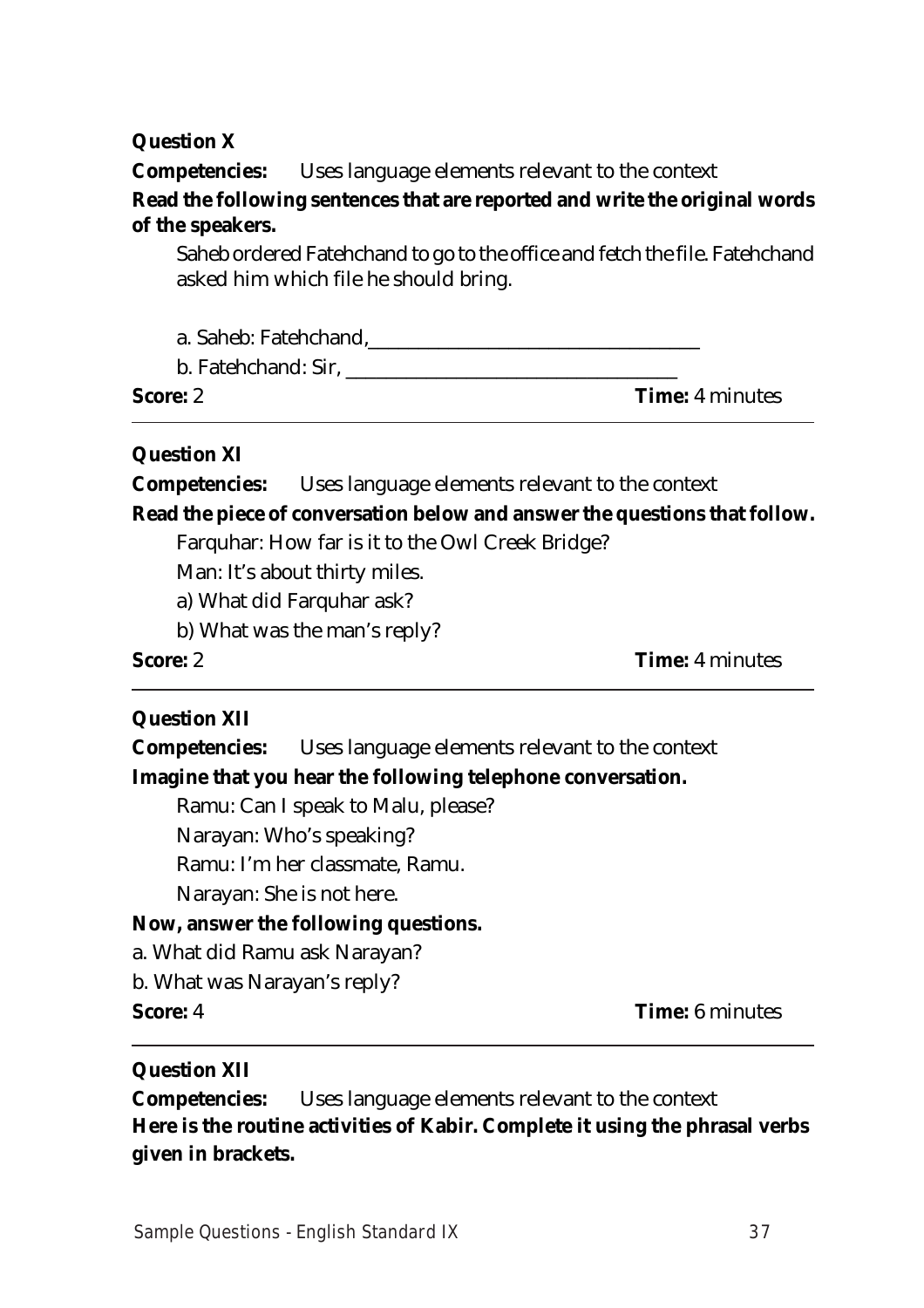#### **(go through, get up, turn on, set off, take down)**

Kabir \_\_\_\_\_\_\_a\_\_\_\_\_\_\_\_\_\_ at 6.00 in the morning. He \_\_\_\_\_\_\_\_b\_\_\_\_\_\_\_\_\_\_the morning newspaper till 6.15 am. At 6.30 he c the radio and listens to music. He \_\_\_\_\_\_\_\_d\_\_\_\_\_\_\_\_\_ on a morning stroll at 7 am. **Score:** 4 **Time:** 6 minutes

#### **Question XIII**

**Competencies:** Uses language elements relevant to the context **Consider the news headlines and replace the underlined words with the phrasal verbs given in brackets.**

**( put off, run out, go for, hold up, set off)**

a. Mad dog **attacks** many.

b. Flight **delayed** due to bad weather

c. Stock of sugar **exhausted**

d. Examinations **postponed**

**Score:** 4 **Time:** 6 minutes

**Question XIV**

**Competencies:** Uses language elements relevant to the context

**At the entrance of the zoo the following notice was displayed. Your friend could not understand certain words. Help her understand the notice by replacing the words with appropriate phrasal verbs**

## **NOTICE**

Those who **visit** the zoo are requested to **bear with** the inconvenience caused due to the renovation work that is in progress. We have **arranged** a cafeteria outside the zoo premises. Kindly avoid taking plastic bottles and cups to the zoo. Don't go near the cages of animals. They might **attack** you!

## **(call for, call at, put up with, go for, set up, go on)**

**Score:** 4 **Time:** 6 minutes

**Question XV**

**Competencies:** Uses language elements relevant to the context **Read the following passage and replace the words underlined with the phrasal verbs given in brackets.**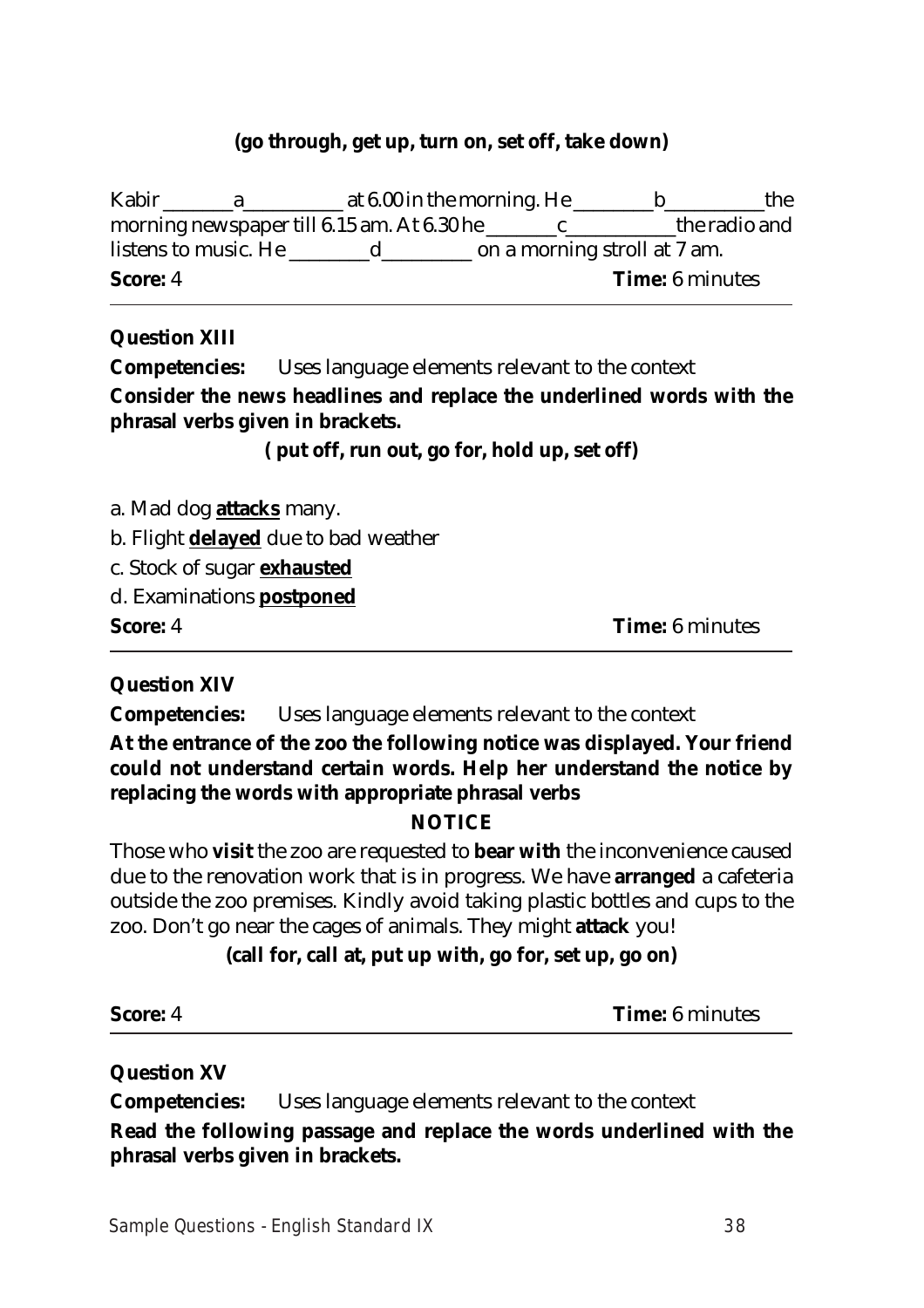The grand finale of the reality show **proved** to be a great success. When the film stars **came** to **distribute** the awards the crowd went into an uproar. The power **failed** just before the results were announced. The film stars could not **leave** as a crowd gathered around the stage.

**(turn up, call at, give away, take off, turn out, get off) Score:** 4 **Time**: 6 minutes

## **Question XVI**

| <b>Competencies:</b> | Edits and refines a loosely written passage    |
|----------------------|------------------------------------------------|
|                      | Uses language elements relevant to the context |

## **Edit the following passage.**

The preparations for the execution **completes**. The executioners stepped aside. The sergeant was waiting **by** the signal from the captain. At a signal the sergeant would step aside and the plank upon which he **stand** would tilt and the condemned man would **went** down between two ties.

| <b>Score:</b> 4 | <b>Time:</b> 6 minutes |
|-----------------|------------------------|
|-----------------|------------------------|

#### **Question XVII**

**Competencies:** Edits and refines a loosely written passage Uses language elements relevant to the context

## **Read the following passage and edit the errors in it.**

The door was closed. I **knocks** at the door again and again. There was no response. I thought **of** a moment. I had to **met** the lady of the house. **'What I should do now?'** I asked myself. I need to do something.

**Score:** 4 **Time:** 6 minutes

## **Question XVIII**

**Competencies:** Edits and refines a loosely written passage

Uses language elements relevant to the context

## **Here is a report on the unscientific disposal on garbage in a panchayat. Edit it suitably.**

The sidewalks **for** our panchayat **is** not kept clean. We **dumped** garbage in public places regularly. Unscientific disposal of garbage leads to many diseases. The public **needed** to be aware of its consequences. The panchayat authorities have **took** action to prevent the unscientific disposal of garbage.

**Score:** 4 **Time:** 6 minutes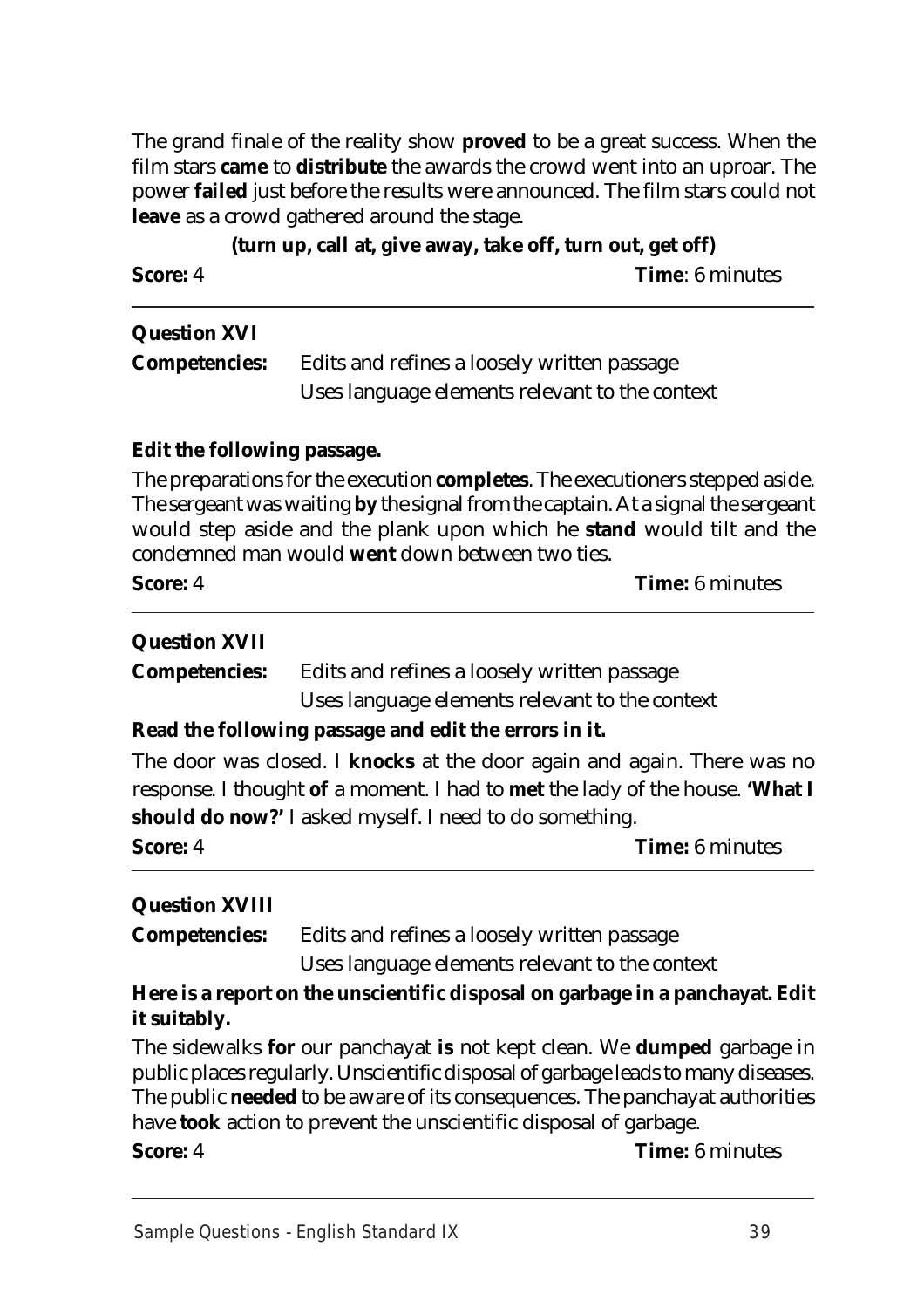**Question XIX Competencies:** Edits and refines a loosely written passage Uses language elements relevant to the context **Read the following conversation and edit it suitably.** Mother: What are you doing? Ravi : I **watching** a nice programme on TV. Mother: How many times **I told** you not to waste time like this? Ravi : **It'll over** in half an hour. Mother: Unless you **finishes** your homework, I won't take you out. **Score:** 4 **Time:** 6 minutes

## **Question XX**

**Competencies:** Uses language elements relevant to the context

**Read the following passage and identify the complements and object complements in it.**

John is a doctor. He cares his patients well. He has a car. He visits his patients at their houses. He makes them comfortable. But some consider him insane. Nobody ever finds him idle. He always looks energetic.

**Now complete the following table. One is done for you.**

| <b>Complements</b> | <b>Object Complements</b> |
|--------------------|---------------------------|
| a. a doctor        | b. comfortable            |
|                    |                           |
|                    |                           |

**Score:** 4 **Time:** 6 minutes

## **Question XXI**

**Competencies:** Uses language elements relevant to the context

## **Read the following passage and identify the complements and object complements in it.**

I have a car. I painted it golden. My friends called me crazy. But I was happy. I didn't bother about the others. They regarded me haughty. But now, they look uninterested.